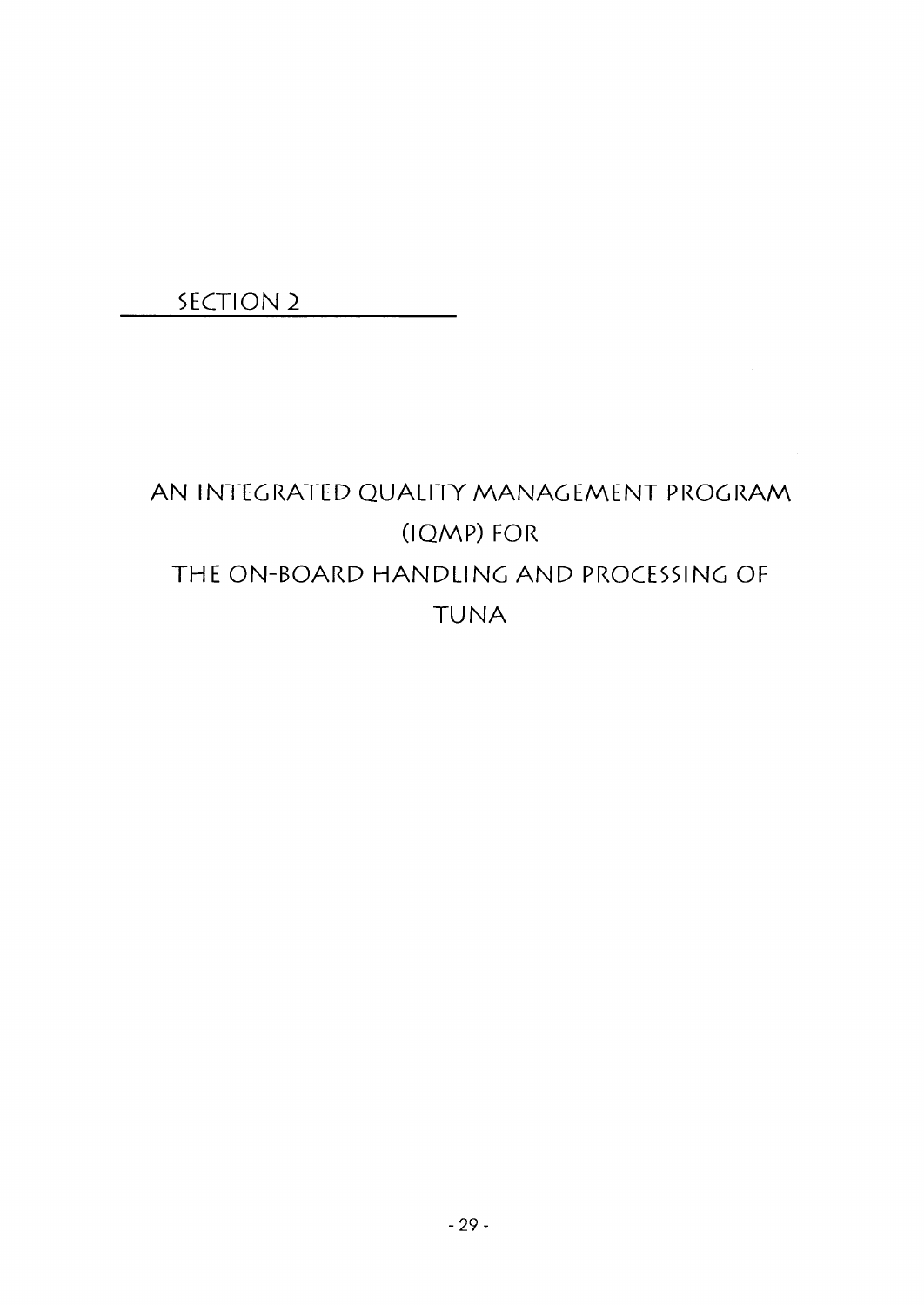#### 2.1 INTRODUCTION

Due to the rising concerns by the different countries of the world, there will have to be in the very near future requirements to have in place an adequate safety assurance program for the on-board handling of fresh/frozen tuna. Vessel owners/operators will have to show in writing the procedures that they are using to identify hazards associated at each point in the processing operation of the catching, handling, storage of tuna; which points are critical control points; and the preventive measures they are taking to assure that the safety of their product is guaranteed.

A number of quality control systems exist to ensure the above, the best known is the Hazard Analysis and Critical Control Point (HACCP) system. This system, while an international standard, is a narrowly defined food safety system that requires a num ber of pre-requisite requirements and does not deal with quality or economic fraud. A more comprehensive program, which incorporates HACCP, its pre-requisite requirements, regulatory requirements, and market requirements, is the Integrated Quality Management program (IQMP).

The IQMP specifies a number of generic areas or control points where hazards may occur. Each of these areas must be exam ined to see if there is a control point or critical control point in the process in that area. Annex 4 gives the definitions used in this manual to describe "control points" and "critical control points", etc.

Vessel owners/operators should conduct a study of their operation using the IQMP as a guide, incorporate the IQMP into their quality control programme and submit this programme to the competent authorities for approval.

#### 2.2 ESTABLISHMENT OF CONTROL POINTS OR INSPECTION POINTS

As part of GMP procedures, fishing vessel owners/operators should implement planned procedures for the monitoring of their operations at Control Points or Inspection Points where problems are noted. Detection of problems at the earliest opportunity allows the problems to be related to the factors that caused them and permits the most effective approach to correct them.

Control or Inspection Points represent the last opportunity before any other processing takes place with the tuna to evaluate compliance with requirements and take corrective action where necessary.

For each Control or Inspection Point the following information must be specified:

- 1) The requirements that are being complied with.
- 2) The standard that is being em ployed during inspection.
- 3) Evaluation of the monitoring procedures.
- 4) The system for collection data and record keeping.
- 5) Description of the corrective action that will be implemented when problems are discovered.

There are 11 areas in the on board handling operation of tuna that are required to be examined at control or inspection points to ensure compliance with GMP requirements. They are discussed as the following sections: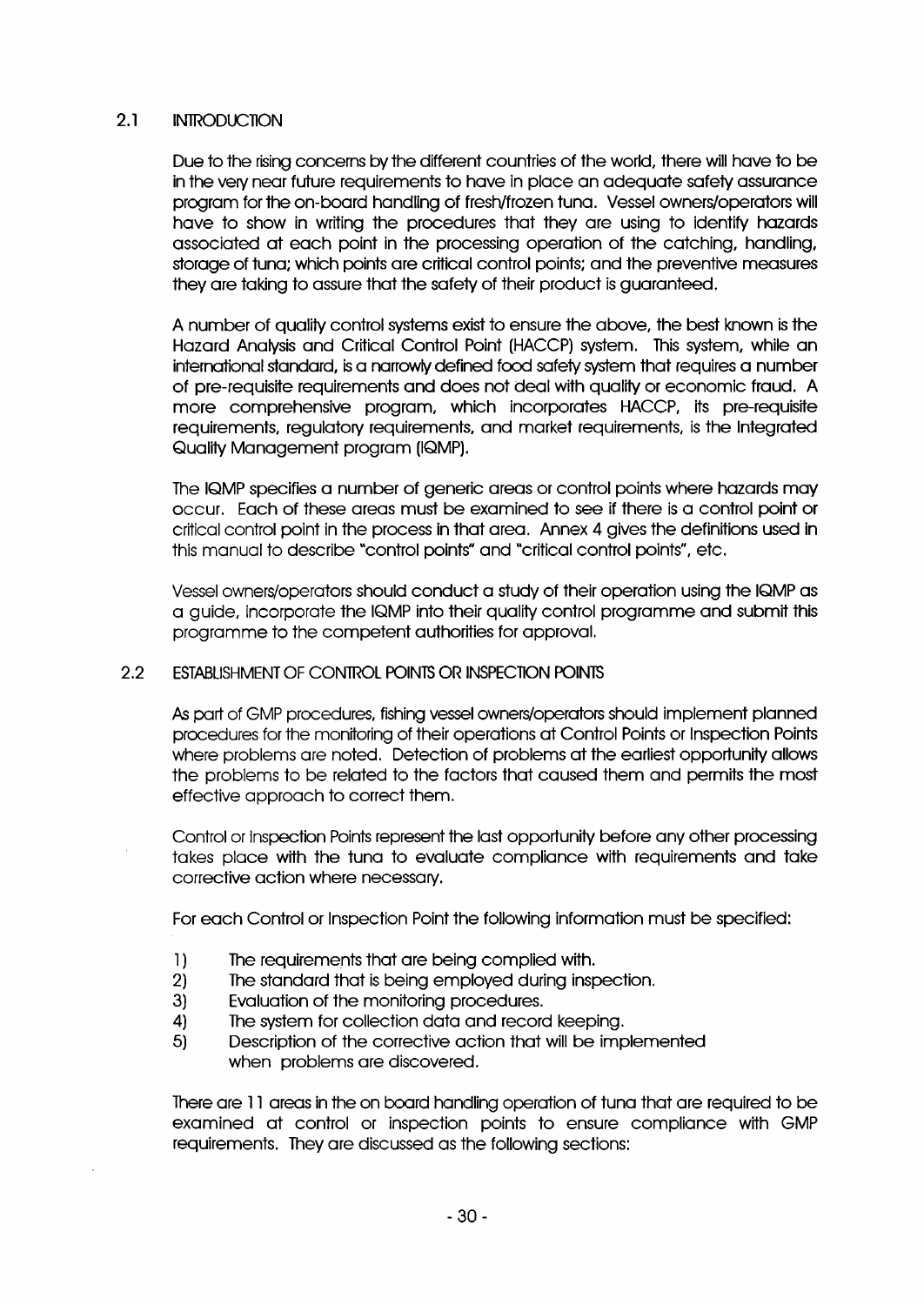| Fish                                    | 2.3  |
|-----------------------------------------|------|
| lce                                     | 2.4  |
| Cleaning Agents, Sanitisers, Lubricants | 2.5  |
| Vessel Design, Production Facilities    | 2.6  |
| Operation & Sanitation                  | 2.7  |
| <b>Process Control</b>                  | 2.8  |
| <b>Fresh Storage Facilities</b>         | 2.9  |
| <b>Frozen Storage Facilities</b>        | 2.10 |
| <b>Final Product</b>                    | 2.11 |
| Recall Procedures                       | 2.12 |
| <b>Employee Qualifications</b>          | 2.13 |

In establishing the Control or Inspection Points for the on-board operation of tuna, each owner must understand what hazards they are attempting to prevent and the location whereby an inspection or control procedure will provide the best opportunity to control the hazard.

A flow chart and table are found in sections 2.2.1 and 2.2.2. They provide an overview of where inspection or control points for each item may be established.

Section 2.2.3 is a form for setting up an individual IQMP program.

Annex 5 provides specific information regarding the potential critical control points for the on-board handling of fresh/frozen tuna.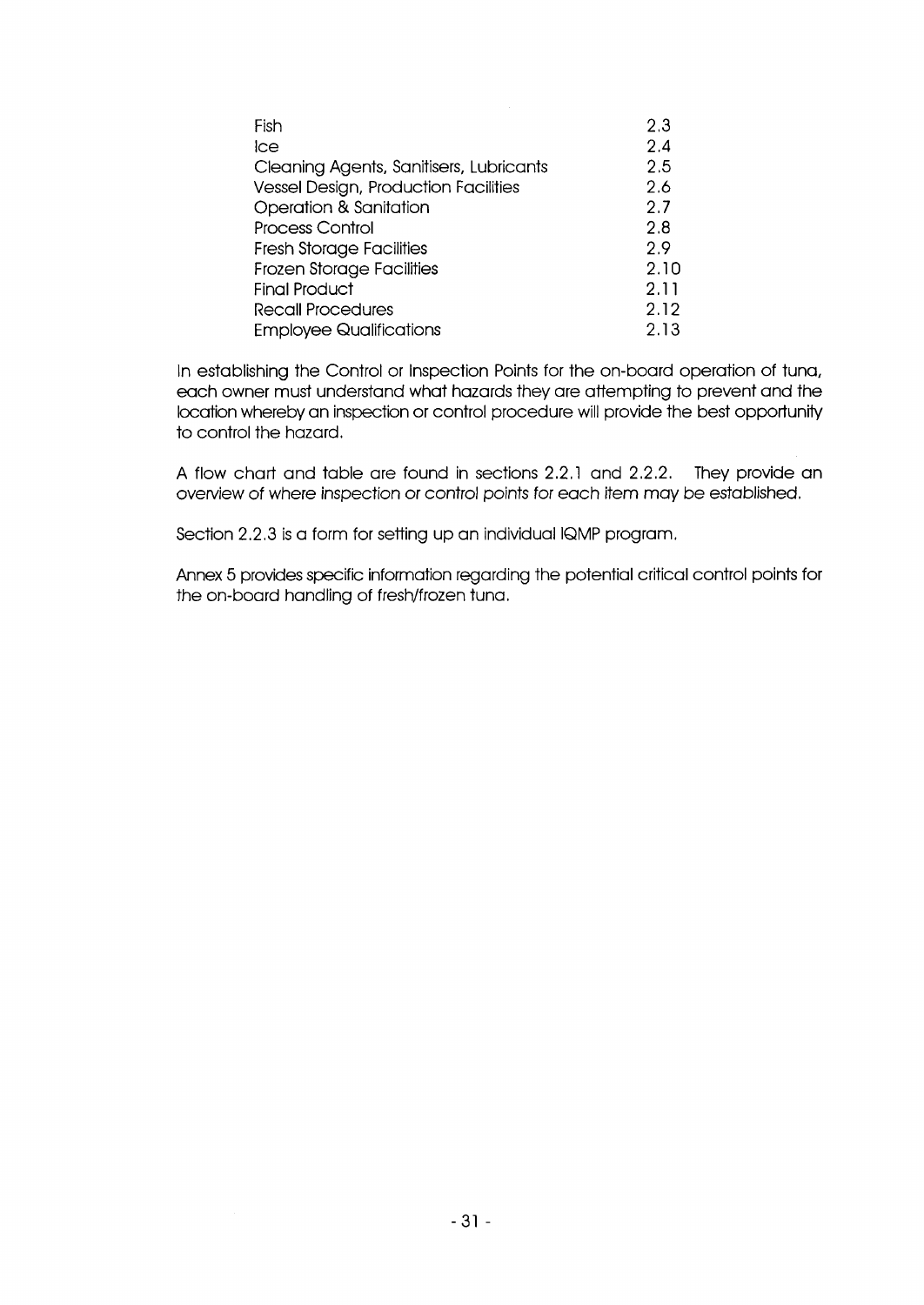#### $2.2.1$ Process Flowchart for Inspection or Control Points

 $\sim$ 

 $\mathcal{A}$ 

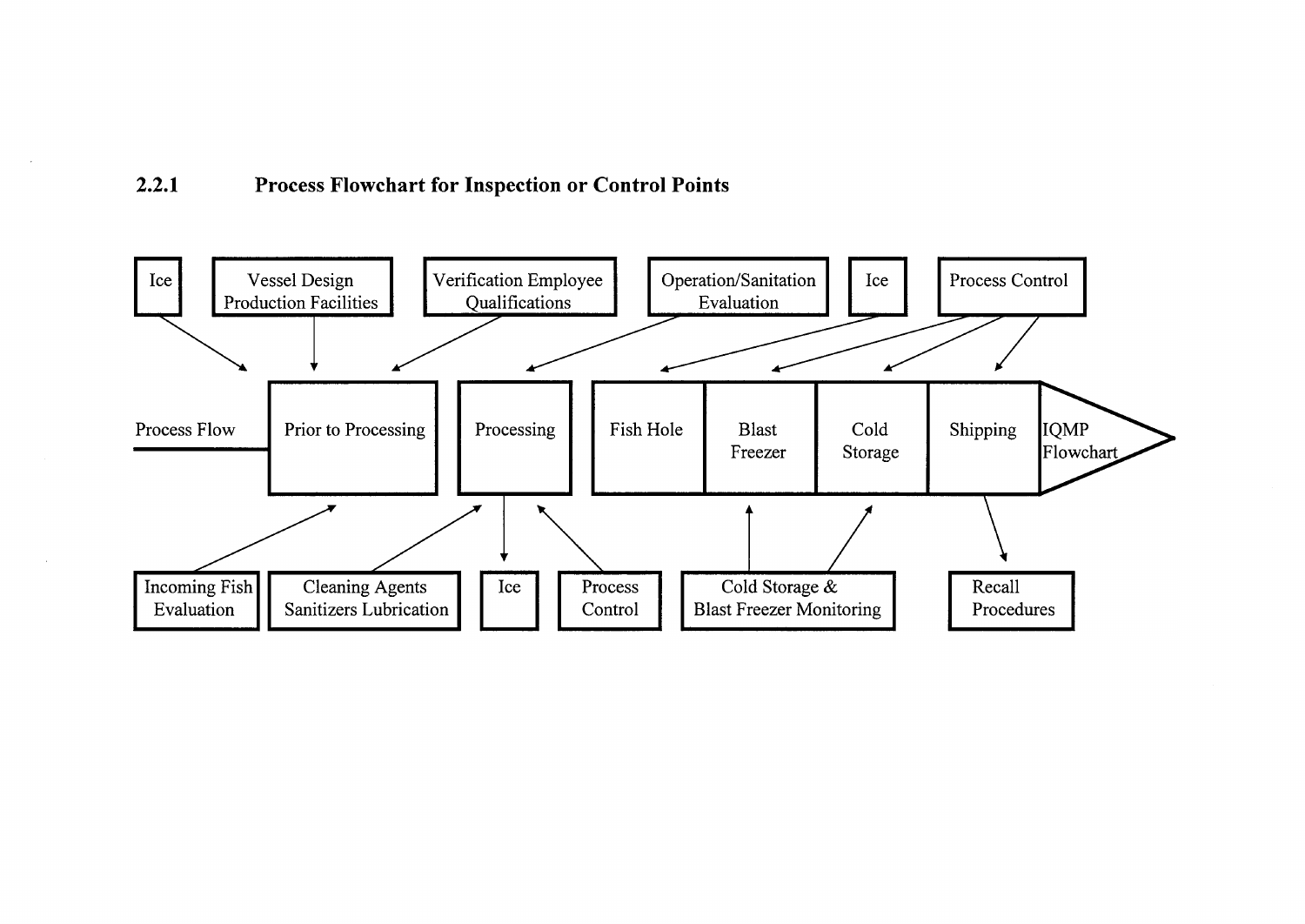### 2.2.2 Potential Inspection/Control Points

| <b>ITEM</b>                                      | <b>HAZARDS</b>                                                                                                  | <b>CONTROL POINTS</b>                                                    |
|--------------------------------------------------|-----------------------------------------------------------------------------------------------------------------|--------------------------------------------------------------------------|
| Fish                                             | Health & safety risks tainted,<br>decomposed, unwholesome tuna<br>dead, non-compliance                          | Prior to processing, before<br>catching                                  |
| <b>Ice</b>                                       | Contamination of tuna unsafe,<br>unclean                                                                        | Prior to use when received.<br>during use                                |
| <b>Cleaning Agents</b><br>Sanitisers             | Contamination of tuna with<br>unapproved unsafe chemicals                                                       | Prior to use, when received,<br>during application                       |
| Vessel Design<br>Production<br><b>Facilities</b> | Contamination to tuna due to<br>poor design of vessel                                                           | Prior to fishing, during fishing                                         |
| Operation &<br>Sanitation                        | Contamination to tuna due to<br>poor operation & sanitation<br>practice                                         | Prior to catching, during<br>operation, daily inspection                 |
| <b>Process Control</b>                           | Production of tuna that don't<br>comply with safety quality,<br>wholesomeness &/or fair trade<br>requirements   | During operation -washing,<br>cleaning, cooling, icing, &/or<br>freezing |
| Fresh Storage<br><b>Facilities</b>               | Decomposition or contamination<br>of tuna due to poor storage                                                   | During operation of fish hole                                            |
| Frozen Storage<br><b>Facilities</b>              | Decomposition or contamination<br>of tuna due to poor storage                                                   | During operation of blast<br>freezer/cold storage                        |
| <b>Final Product</b>                             | Production of tuna that does not<br>comply with safety, quality &<br>wholesomeness & fair trade<br>requirements | Prior to unloading of<br>fresh/frozen tuna                               |
| Recall Procedure                                 | Unable to trace tuna to processor                                                                               | During unloading, shipping                                               |
| Employee<br>Qualifications                       | Production of tuna posing health &<br>safety risk                                                               | Prior to start up skilled fishery<br>Personnel                           |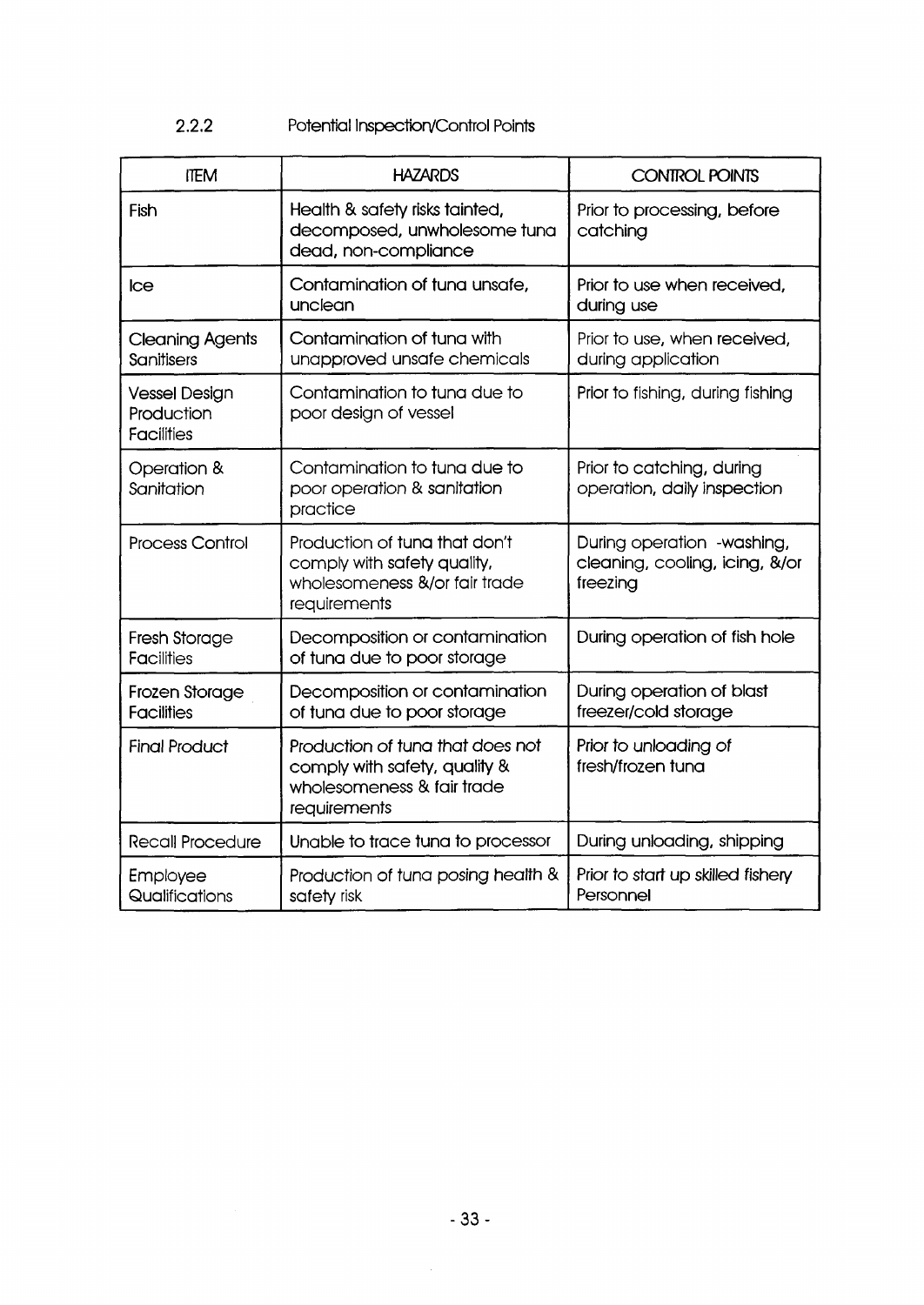|                                                       | <b>IDENTIFICATION OF CONTROL POINTS</b>                                                                                |
|-------------------------------------------------------|------------------------------------------------------------------------------------------------------------------------|
|                                                       |                                                                                                                        |
| point of time the inspection will occur.              | Check off those items which will be mentioned at a control point and identify where/when the                           |
| <b>ITEMS</b>                                          | POINT OF TIME OF INSPECTION                                                                                            |
| Fish                                                  |                                                                                                                        |
| Ice                                                   |                                                                                                                        |
| <b>Cleaning Agents, Sanitisers</b><br>Lubricants      | <u> 1980 - Johann Barn, mars ann an t-Amhair ann an t-Amhair an t-Amhair an t-Amhair an t-Amhair an t-Amhair an t-</u> |
| <b>Vessel Design, Production</b><br><b>Facilities</b> | <u> 1980 - Jan James, maria et al. (f. 1900)</u>                                                                       |
| Operation & Sanitation<br><b>Process Control</b>      | <u> 1980 - Jan Barnett, fransk politiker (d. 1980)</u>                                                                 |
| <b>Fresh Storage Facilities</b>                       |                                                                                                                        |
| <b>Final Product</b>                                  | <u> 1980 - Jan Barnett, fransk politiker (d. 1980)</u>                                                                 |
| <b>Employee Qualifications</b>                        |                                                                                                                        |

2.2.3

*Refer to the section indicated for completion of those control points that have been checked off.*

 $\label{eq:2.1} \frac{1}{\sqrt{2}}\int_{\mathbb{R}^3}\left|\frac{d\mu}{d\mu}\right|^2\left|\frac{d\mu}{d\mu}\right|^2\left|\frac{d\mu}{d\mu}\right|^2\left|\frac{d\mu}{d\mu}\right|^2\left|\frac{d\mu}{d\mu}\right|^2\left|\frac{d\mu}{d\mu}\right|^2\left|\frac{d\mu}{d\mu}\right|^2.$ 

 $\hat{\boldsymbol{\beta}}$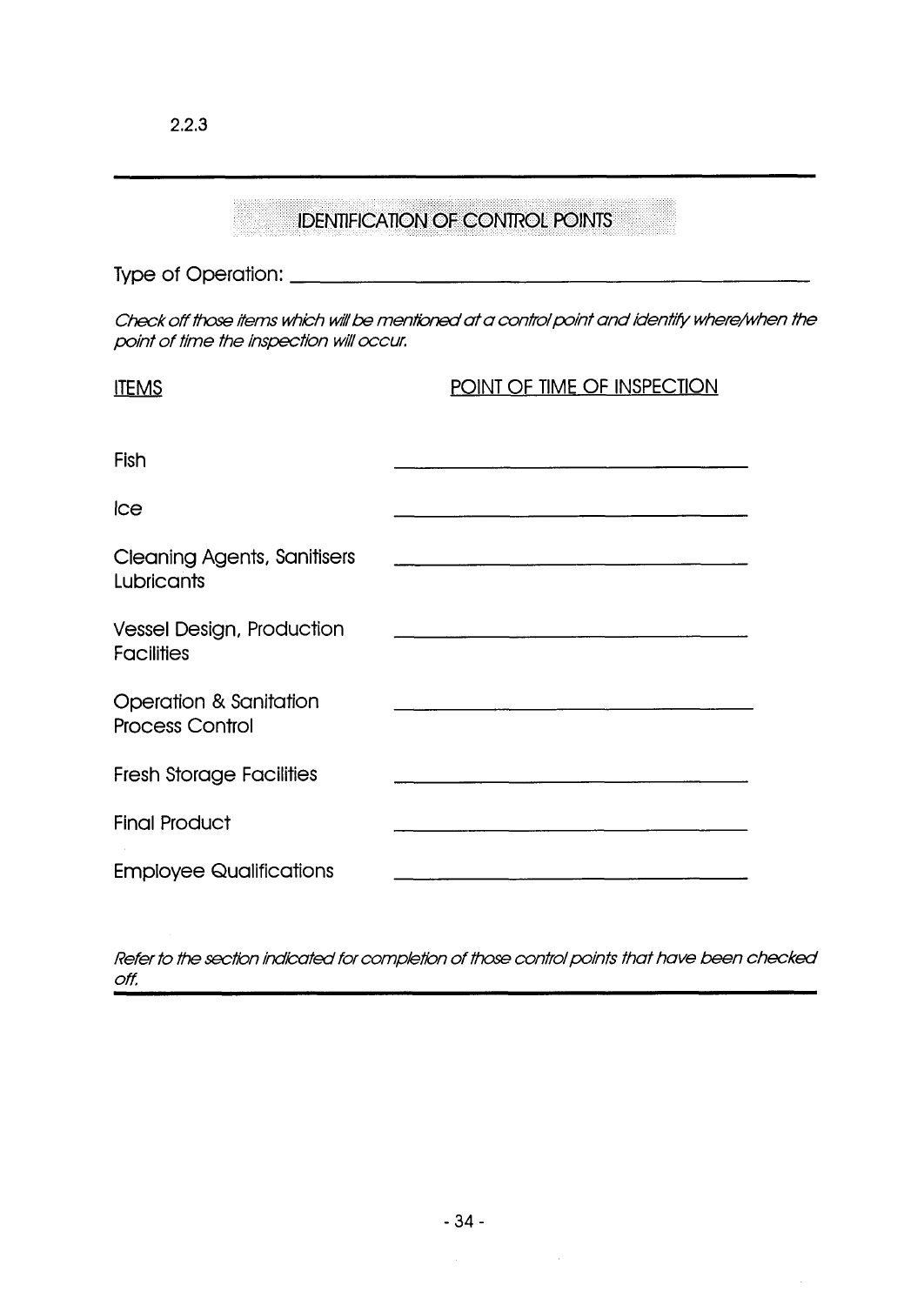#### 2.3 FISH

#### 2.3.1 Requirements

Under GOOD MANUFACTURING PRACTICES the following requirements are to be followed by the fishing vessel owner/operator, and crew.

- 1) No person shall take on board the fishing vessel any tuna that is decomposed, tainted or unwholesome.
- 2) When tuna is taken aboard the vessel it is required to be bleed properly.
- 3) After bleeding, the gut material must be removed. No tuna is to be kept on board of fishing vessel without being properly gutted and washed.
- 4) The gills from all tuna are to be removed properly.
- 5) Tuna should be placed in an insulated container containing two parts clean safe ice and one part clean safe salt water. The tuna should remain in this tank until the core temperature reaches 0°C.
- 6) After chilling, tuna intended for the fresh market must be placed into the fish hole. The belly of the tuna must be packed completely with good clean ice. The exterior skin must be completely covered with tuna paper to protect the outer surface.
- 7) After chilling, tuna destined for freezing must be placed in blast freezer either suspended by the head or placed flat with head first into blast air flow.
- 8) Every vessel is required to keep a record of each day's catch. The information that is required is as follows:
	- A) The areas that were fished during the trip.
	- B) The number of fishing hooks used or lines used each day.
	- C) The number of live tuna landed each day.
	- D) The number of dead tuna landed each day.
	- E) The number of discard tuna for each day.
	- F) The number and kinds of other fish caught while fishing tuna, for each day,
	- G) There must be a fish hole chart showing the list of each day's catch, where they are stowed in the hole so as to ensure that the oldest tuna can be kept separate from the fresh tuna.
	- H) There must be a log showing the monitoring of the temperature of the tuna as it is being placed in the fish hole. Also there must be a log to show the temperatures of the frozen tuna being removed from the blast for storage in cold storage.

Any equipment that is used in the processing of tuna that is damaged or can cause any damage or contamination to the tuna, cannot be used.

All fish handling equipment such as knives, chutes, fish conveyors, fish washers, tables and utensils, shall be of smooth, non-absorbent, non-corrodible materials. If wood is to come in contact with the tuna, it must be free from cracks and crevices and constructed in such a manner that it can be properly cleaned.

The contact surface of the fish hatch must be properly constructed so as it is of proper size, The contact surface in the fish hole must be properly insulated.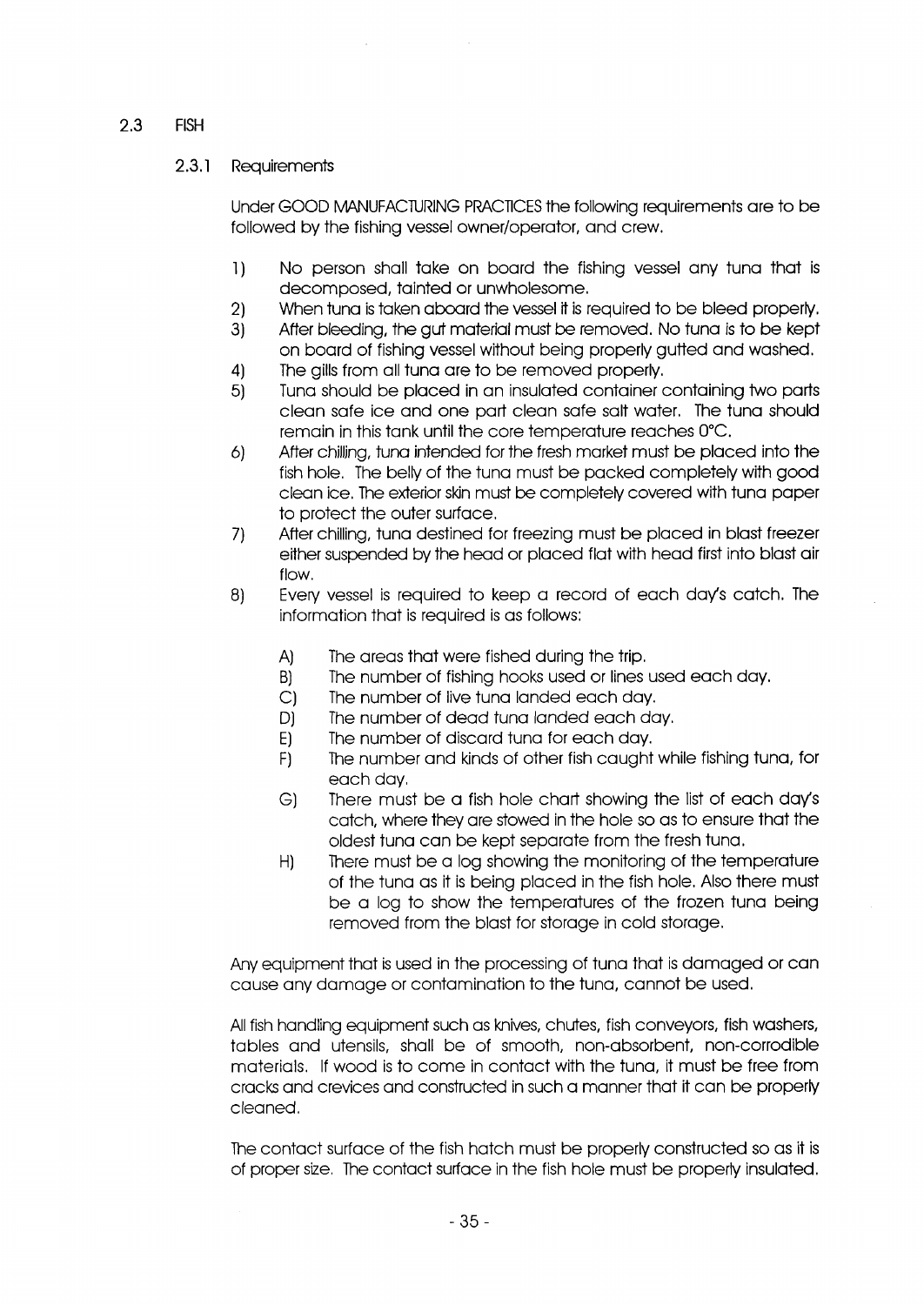Both the fish hole surface and the fish hole hatch must be properly constructed of a smooth surface, free from cracks and crevices and made of noncorrodible material.

Only clean safe salt water is to be used in the washing and cleaning of tuna. Fresh water is not to be used due to the fact that if used, it will cause bleaching of the skin,

After the removal of the gut material from the fish, it is to be discarded immediately. It is not to be left around the tuna due to the fact that it can cause contamination to the fish.

Any area aboard the fishing vessel that can come in contact with the tuna must be of a smooth surface and kept in a clean and sanitary condition.

Fishing vessels must have a proper overhead canopy in place so as to protect the tuna from direct contact with the sun.

#### 2.3.2 Defect Deficiency

A tuna which is taken on board in whole state is considered defective if there is any trace of fuel oil or other critical contam ination of the flesh odour which is indicative of decomposition or taint.

Critical contamination is the presence of any material or distinct and persistent odour or flavour of any material which has not being derived from fish and which poses a threat to human health.

Tuna which is not bled, cleaned or chilled properly can also become a defect fish.

#### 2.3.3 Monitoring Procedures

The following procedures shall be used in determining the condition of the tuna:

- Each tuna is examined for contamination by fuel oil or other critical contamination source likely to be a threat to human health at time of taking the tuna on-board.
- In regards to dead tuna that are taken on board at time of catching, these fishes must be inspected to see that there are no contamination arising from the fish being dead. When these fish have being dressed the belly section must be inspected to ensure that the fish is still fit for human consumption.
- Dead tuna after being processed aboard the vessel must be marked and separated so as when product is landed, it can be reinspected by the receiving plant.

#### 2.3.4 Corrective Action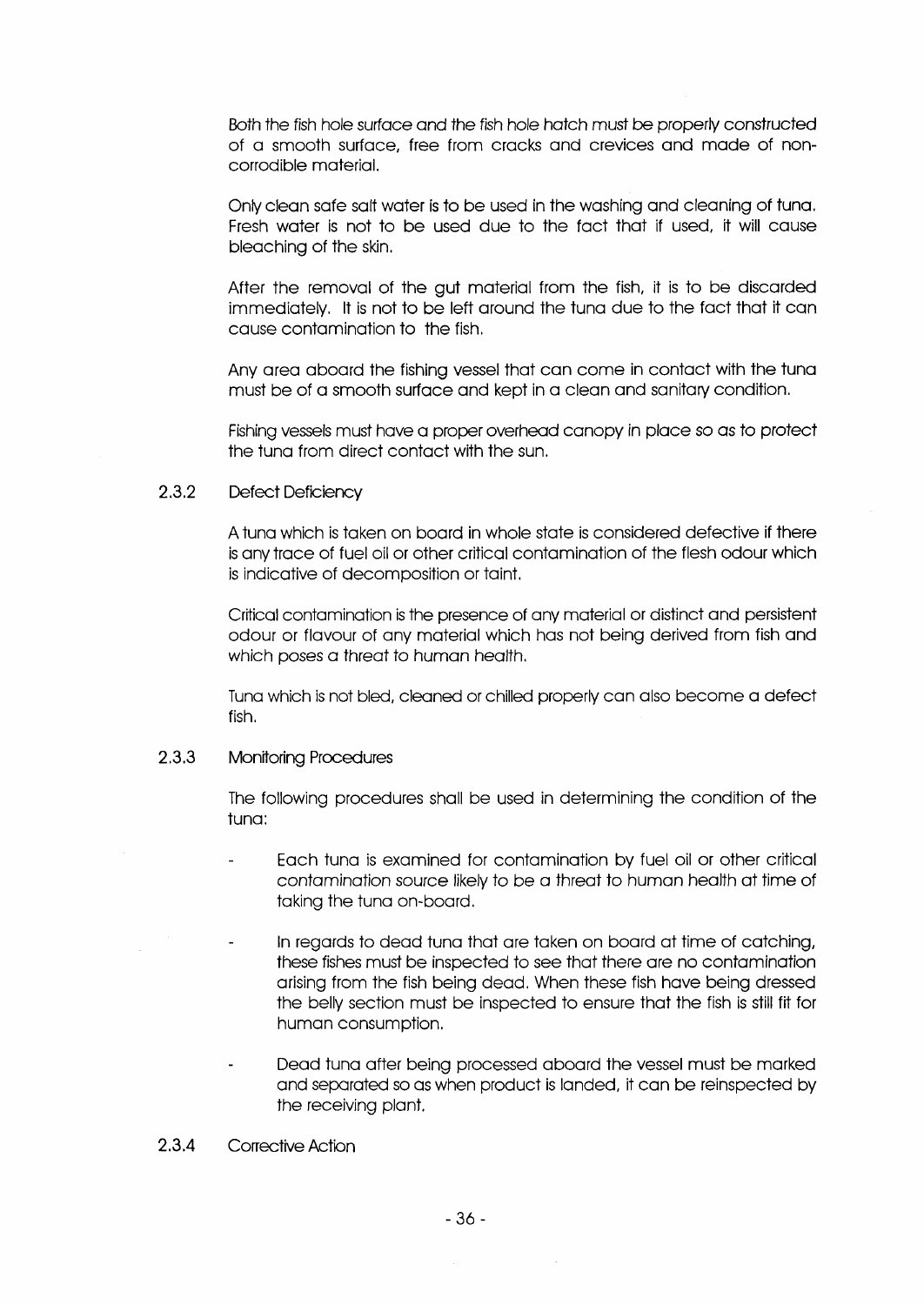When there is a problem with the tuna there should be a corrective action report filled out describing the problem and what action has been taken. An example of a Corrective Action reporting form is found in 2.3.6.

The fishing vessel will identify the position responsible for taking corrective action and the position responsible for ensuring that the corrective action was carried out. If the vessel owner wants to use its own forms it must provide an example of the forms that will be used to record the corrective action.

For each instance of non-compliance the fishing vessel must have a record of the corrective action that took place and that the records must provide the following information:

- A description of the non-compliance item
- The date the non-compliance item happened
- The date the corrective action took place
- What corrective action was taken
- The outcome
- The signature of the person responsible

#### 2.3.5 Inspection of Tuna As it is Being Taken On board

During the catching and taking on board of tuna an inspection of the overall appearance should be done. Section 2.3.7 contains an example of an inspection of landing report and Section 2.3.8 is the information to be supplied by the fishing vessel.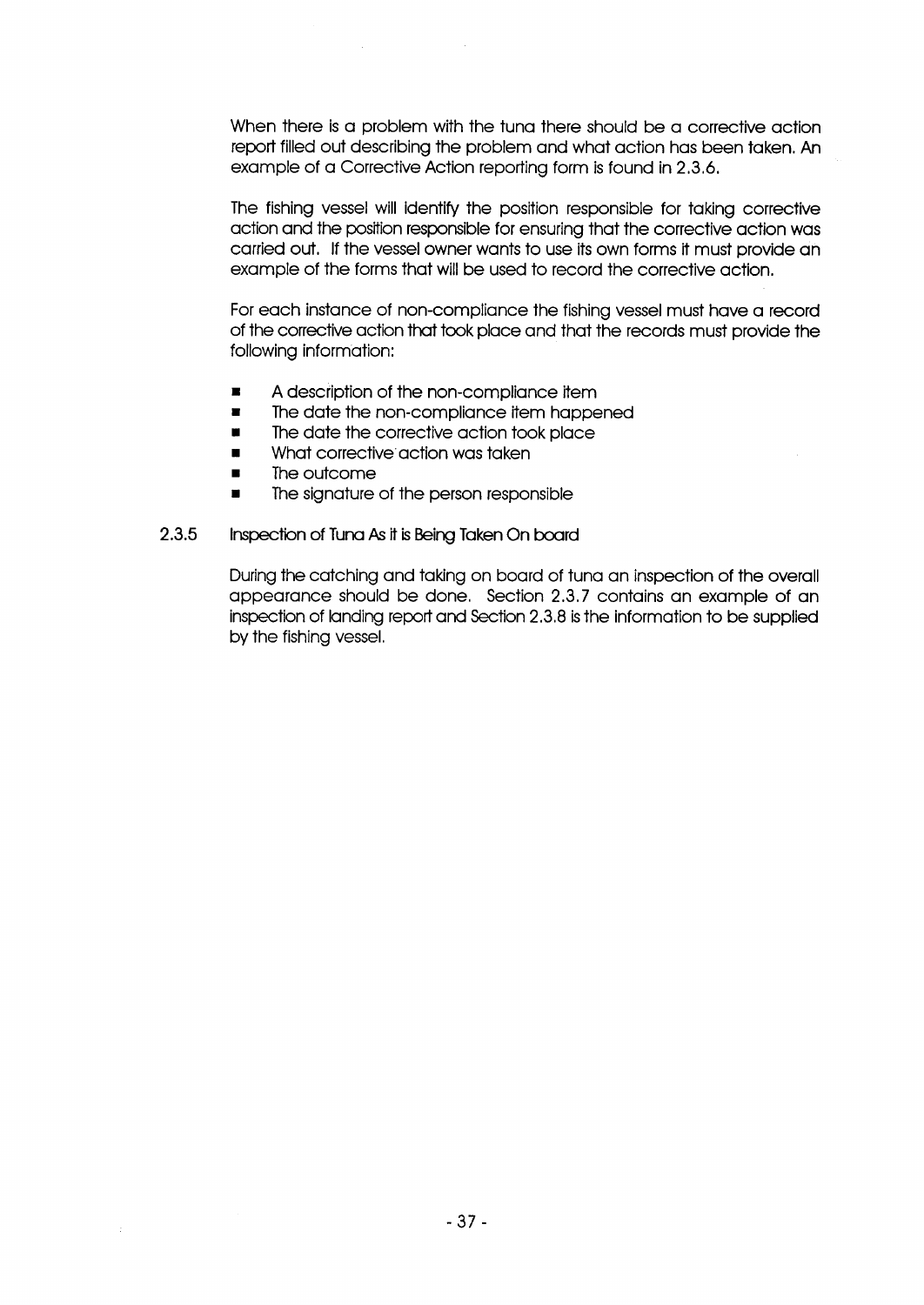|                                           | <b>CORRECTIVE ACTION REPORT</b>                           |
|-------------------------------------------|-----------------------------------------------------------|
|                                           |                                                           |
| Description of the Problem with the Tuna: |                                                           |
|                                           |                                                           |
|                                           | Show Action Which Has Being Taken to Correct the Problem: |
|                                           |                                                           |
|                                           |                                                           |
|                                           |                                                           |
|                                           |                                                           |
|                                           |                                                           |
|                                           |                                                           |

This report must be filled out when there is a problem that is affecting the quality of the tuna.

This report must be kept to show whether there was a problem and what was done to correct the problem.

 $\sim 10^7$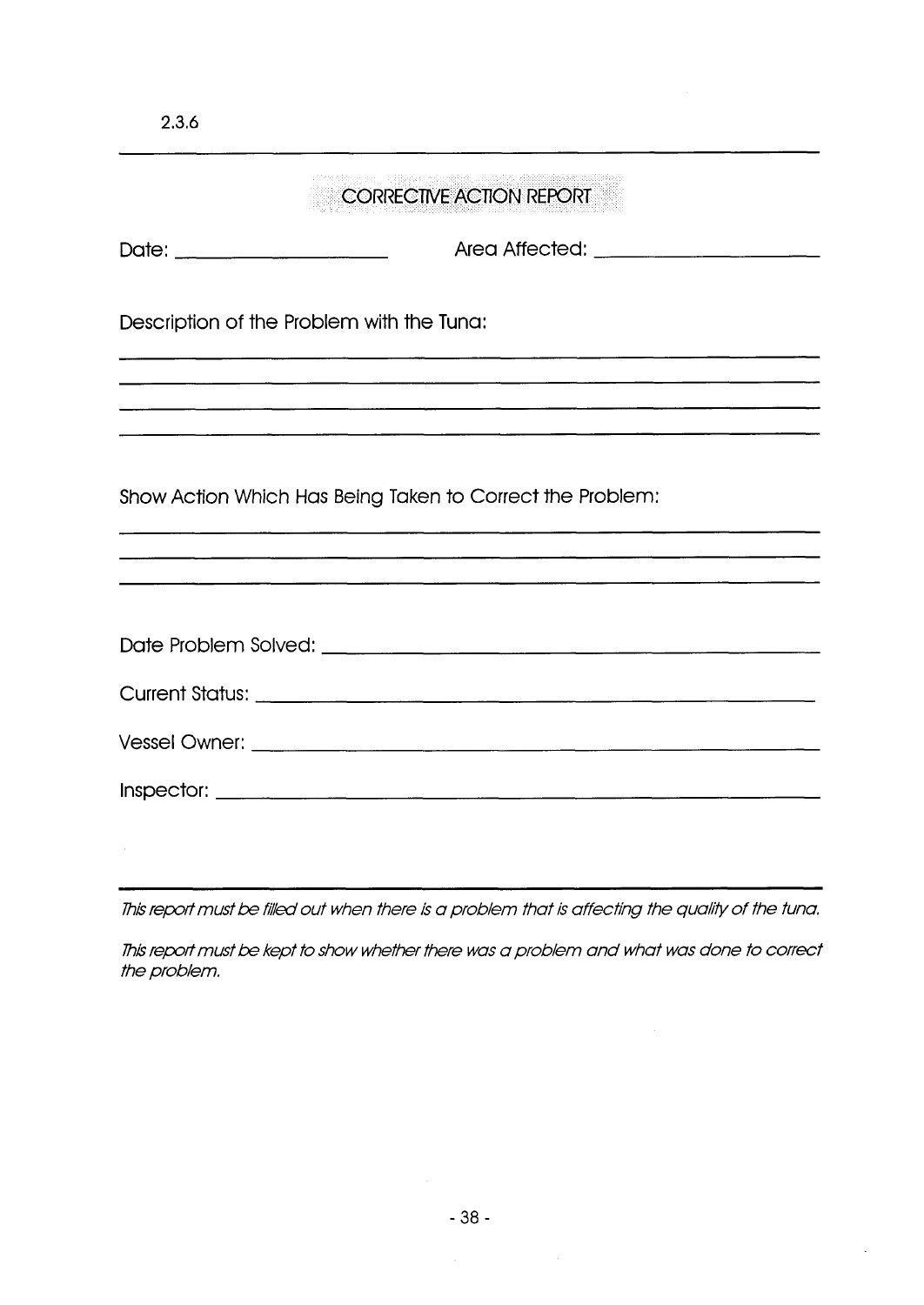| <b>INSPECTION OF TUNA AS IT IS BEING</b><br>RECEIVED ON-BOARD VESSEL             |
|----------------------------------------------------------------------------------|
|                                                                                  |
| Area Fished: ____________________ Type of Fishing Gear: ________________________ |
|                                                                                  |
|                                                                                  |
|                                                                                  |
|                                                                                  |
|                                                                                  |
|                                                                                  |
|                                                                                  |
|                                                                                  |
|                                                                                  |
|                                                                                  |
| Any Comments to the Condition Which is Not Listed on this Sheet:                 |
|                                                                                  |
|                                                                                  |
|                                                                                  |
|                                                                                  |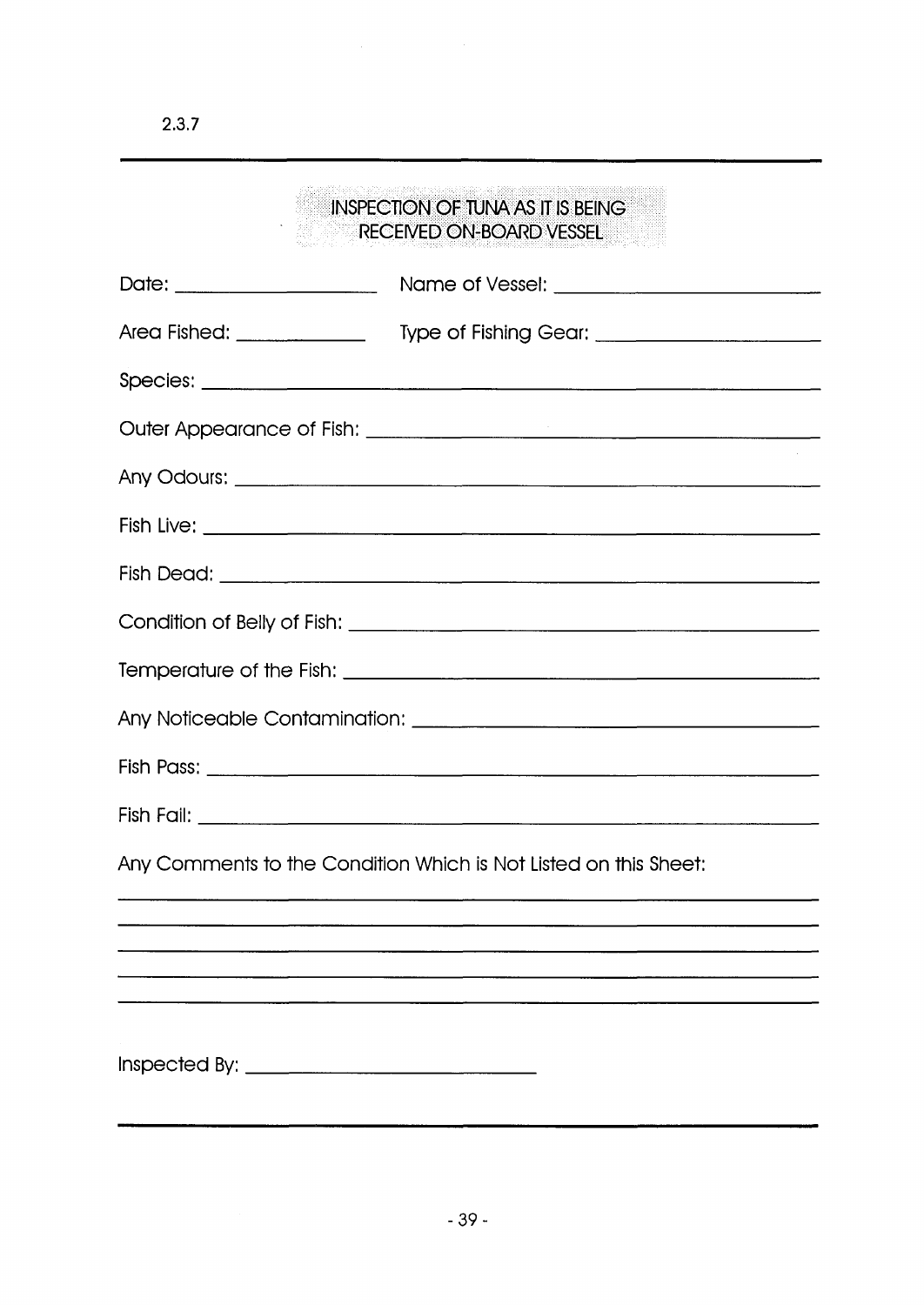### INFORMATION TO BE SUPPLIED BY FISHING VESSEL

Type o f Fishing O p e ra tio n :

#### **Requirements**

We will meet good manufacturing practices for the on board handling of tuna as outlined in this manual.

Or We will provide our own company requirements that will meet or exceed those supplied in the GMP.

### Defect Definitions and Defect Tolerances

We will utilise the defect definitions and defect tolerances as described by fisheries for the handling of whole dressed tuna which is being presented in this document.

Or

We will provide our own company defect definitions and tolerances that meet or exceed those supplied by the GMP.

Monitoring Procedures

We will implement the level of monitoring as specified in this document. \_\_\_\_\_\_\_

#### Or

We will provide our own company monitoring procedures that meet or exceed those supplied by in the GMP.

#### Forms for data collection and inspection reporting

We will utilize corrective action sheet and the raw inspection form supplied in this manual.

Or

We will provide our own company reports for corrective action and the raw inspection reports that meet or exceed those supplied by in this document.

If the fishing vessel is going to supply its own report forms for any of the above mentioned reporting forms it must present a copy of the forms that it will be using to the appropriate authorities.

N a m e o f vessel o w n e r/o p e ra to r:\_\_\_\_\_\_\_\_\_\_\_\_\_\_\_\_\_\_\_\_\_\_\_\_\_\_\_\_\_\_\_\_\_\_\_\_\_\_\_\_\_\_

D a te :\_\_\_\_\_\_\_\_\_\_\_\_\_\_\_\_\_\_\_\_\_\_\_\_\_\_\_\_\_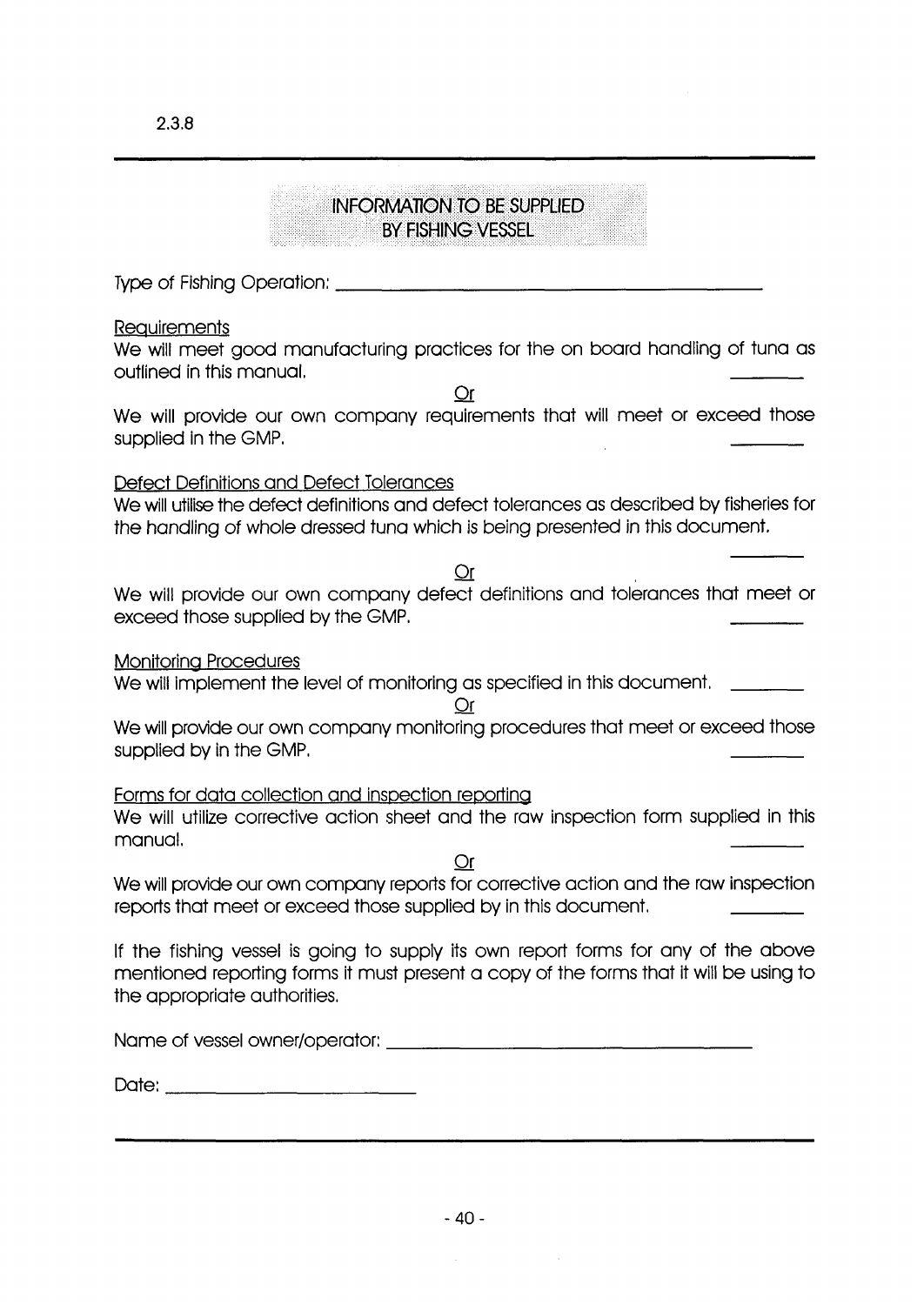#### 2.4 ICE

#### 2.4.1 Requirements

Only ice that is made from clean safe water can be used for the chilling and icing of tuna aboard a fishing vessel.

Only properly crushed ice should be used when icing the tuna. Wherever possible block ice should be crushed in a proper crushing machine before placing aboard the vessel.

#### 2.4.2 Ingredients

The only additive permitted in water for making ice is chlorine. The amount of chlorine when tested in water should not exceed 10 parts per million (ppm).

#### 2.4.3 Defect Definitions

Ice which is not clean or safe is not permitted to be used in the chilling of or the icing of tuna.

Ice which has come in contact with contamination can not be used in the production of tuna.

Ice which has a sharp edges or large pieces of ice should not be used in the icing of tuna.

It is not permitted to reuse ice that has already being used for previous production. Ice which has being transported to the fishing vessel in an unsanitary truck or in unclean containers is not acceptable.

#### 2.4.4 Monitoring

The fishing vessel will describe how it ensures that the ice which they use will be only ice that is approved and uncontaminated. The fishing vessel will describe how it ensures that the ice is stored in a proper protected insulated fish hole free from any safety risks whereby the ice can cause damage to the tuna.

#### 2.5 CLEANING AGENTS. SANITISERS, LUBRICANTS

#### 2.5.1 Requirements

Only cleaning agents, sanitisers, lubricants which have been approved for food grade can be used in the cleaning of the equipment, fish hole and any area that the tuna will come in contact, during the operation of fishing.

It is the responsibility of the owner/operator of the fishing vessel to ensure that the compounds meet the requirements.

#### 2.5.2 Specifications

The fishing vessel must maintain a list of all cleaning agents, sanitisers,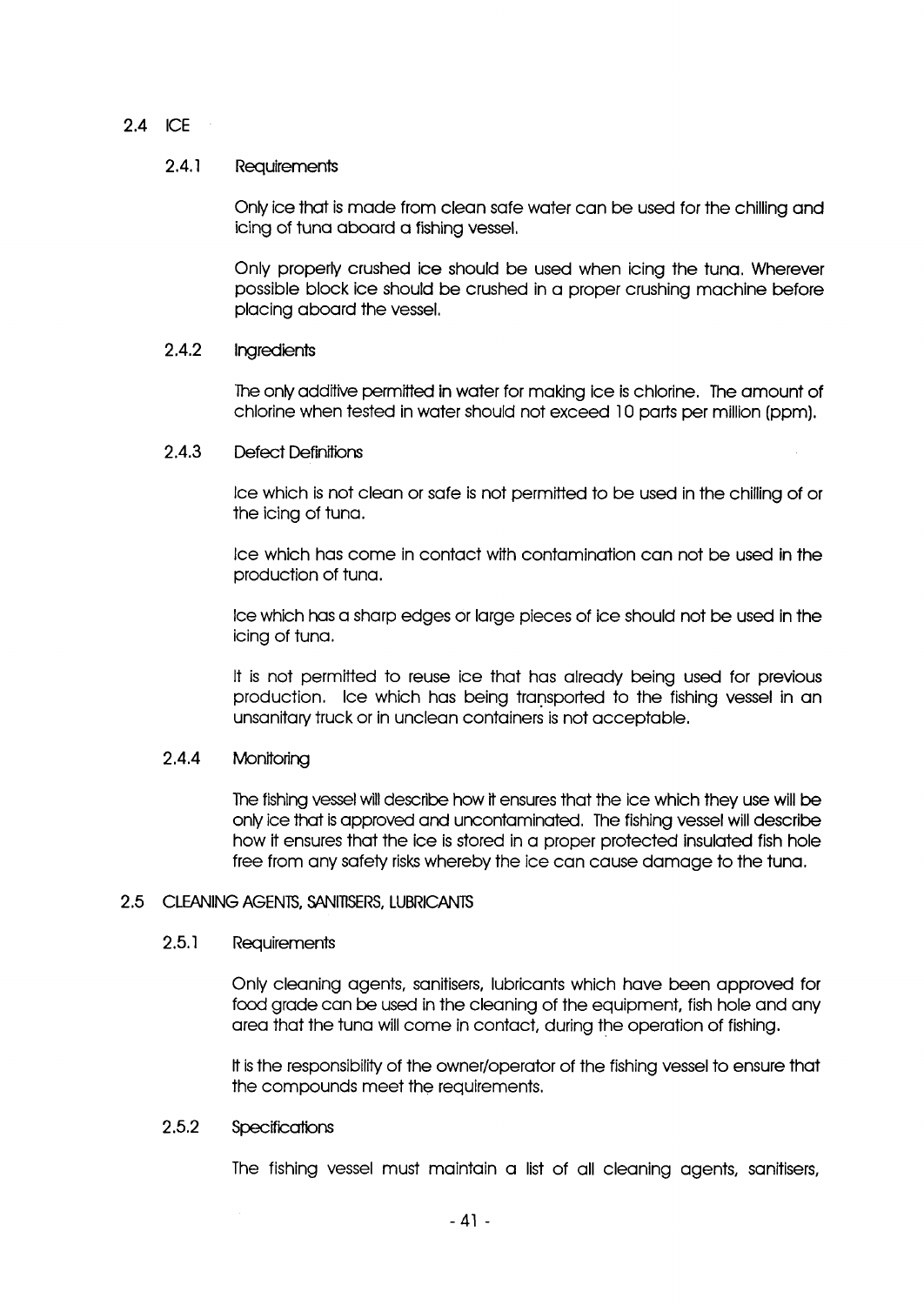lubricants, and any other chemicals that are to be used in the on-board operation. The list must include the specifications for each chem ical used and what and where they are used.

#### 2.5.3 Monitoring Procedures

The fishing vessel owner/operator is required to provide the proper procedures for ensuring that only approved chemicals are used in the cleaning of the vessel.

#### 2.5.4 Forms for Data Collection & Reporting

The fishing vessel must complete forms showing that incoming chemicals are approved. Examples of the forms to be used are found in Sections 2.5.6 and 2.5.7.

#### 2.5.5 Guidelines for Corrective Action

The fishing vessel must show what action is taken to remove unapproved chemicals from the vessel.

 $\bar{\mathcal{A}}$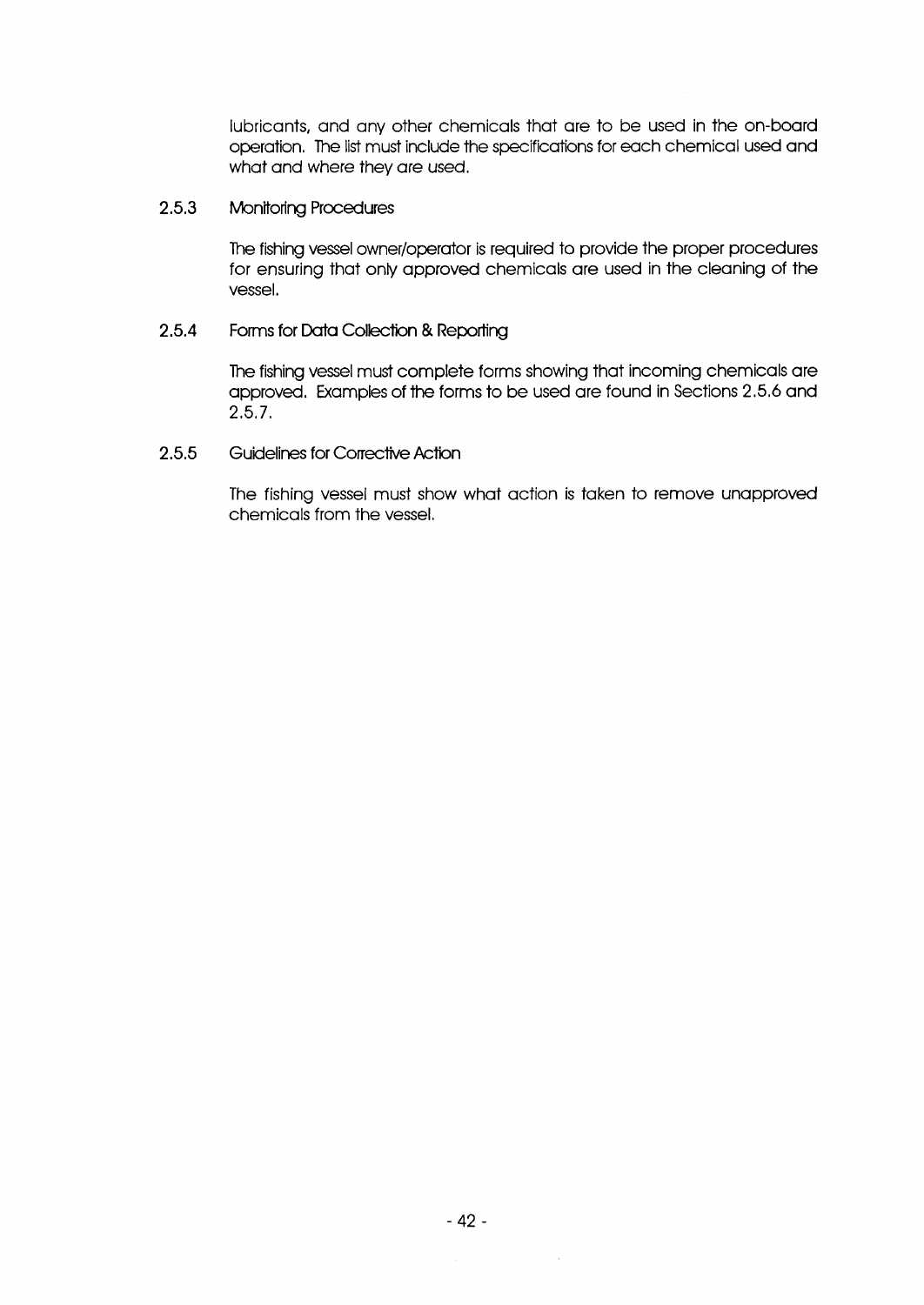## IN COMING CHEMICAL INSPECTION REPORT

|                                                                       | Yes | No |
|-----------------------------------------------------------------------|-----|----|
| Has the chemical being approved?                                      |     |    |
| Are the containers safe?                                              |     |    |
| Are the chemicals protected from<br>contamination?                    |     |    |
| Do the chemicals meet the company<br>specifications and requirements? |     |    |

If there is a problem, then list the action that will be taken to eliminate any problems:

*This inspection report is to be completed for each chemical which is to be used in the o n b o a rd h a n d lin g fo r tuna.* This form when completed is to be signed and kept on file for future reference.

Inspected by: <u>contained and the set of the set of the set of the set of the set of the set of the set of the set of the set of the set of the set of the set of the set of the set of the set of the set of the set of the se</u>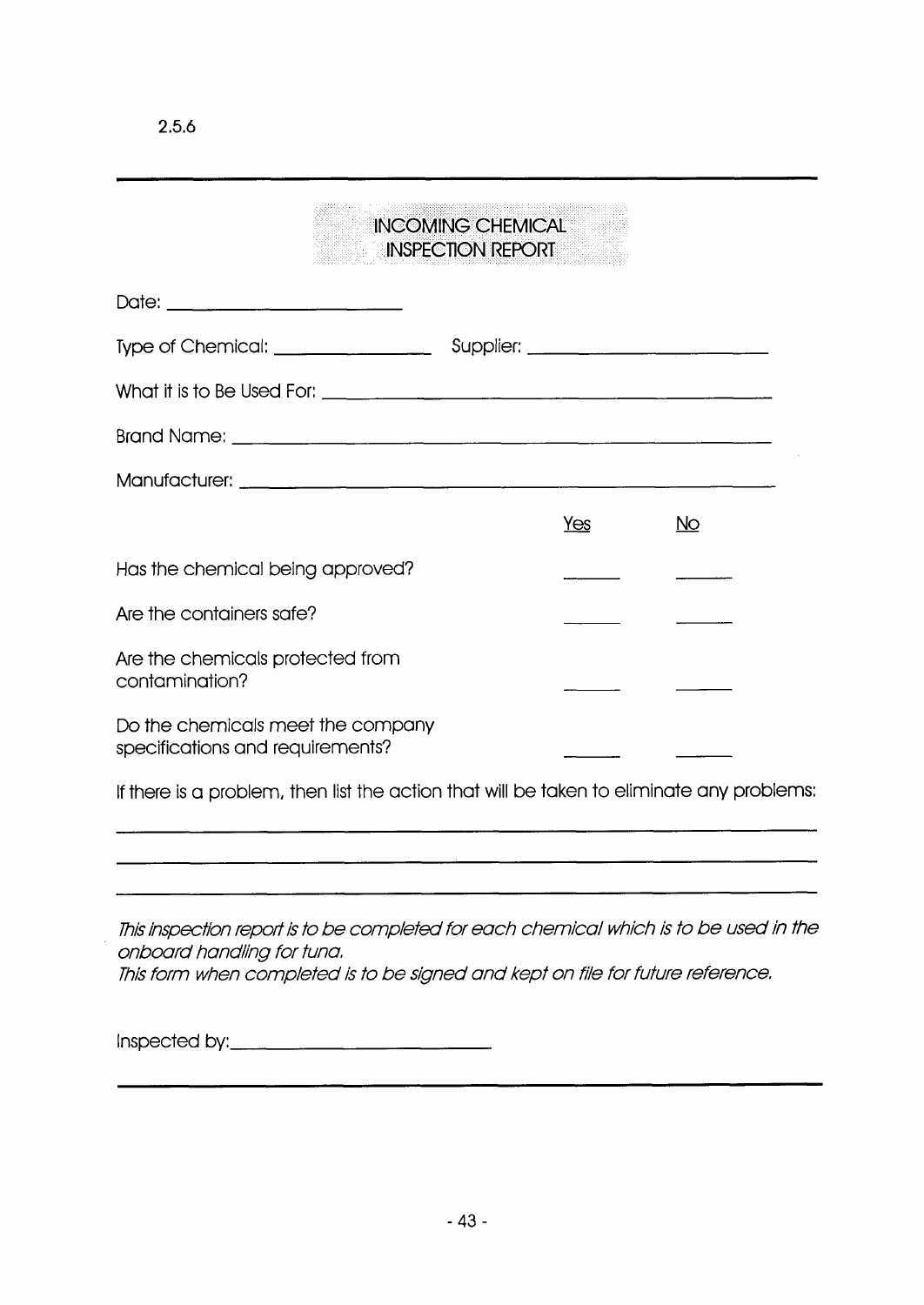### INFORMATION TO BE SUPPLIED BY THE FISHING VESSEL OWNER/OPERATOR

Type o f Fishing V essel:\_\_\_\_\_\_\_\_\_\_\_\_\_\_\_\_\_\_\_\_\_\_\_\_\_\_\_\_\_\_\_\_\_\_\_\_\_\_\_\_\_\_\_\_\_\_\_\_\_\_\_\_\_\_

The Owner/Operator of the fishing vessel agrees that the requirements as specified in this document regarding the use of cleaning agents, sanitisers & lubricants will be met.

Items Used:

The fishing vessel will keep a list of all chemicals used on-board the vessel for the maintenance of equipment and fish facilities. This list will show all the information which has being identified in this report and will have available for inspection on request.

**Monitoring Procedures:** 

The fishing vessel will show what procedures it will implement to ensure that only approved chemicals are used in the process for the on-board handling equipment which is used for the tuna operation.

N a m e o f C o m p a n y O fficial:

D a te :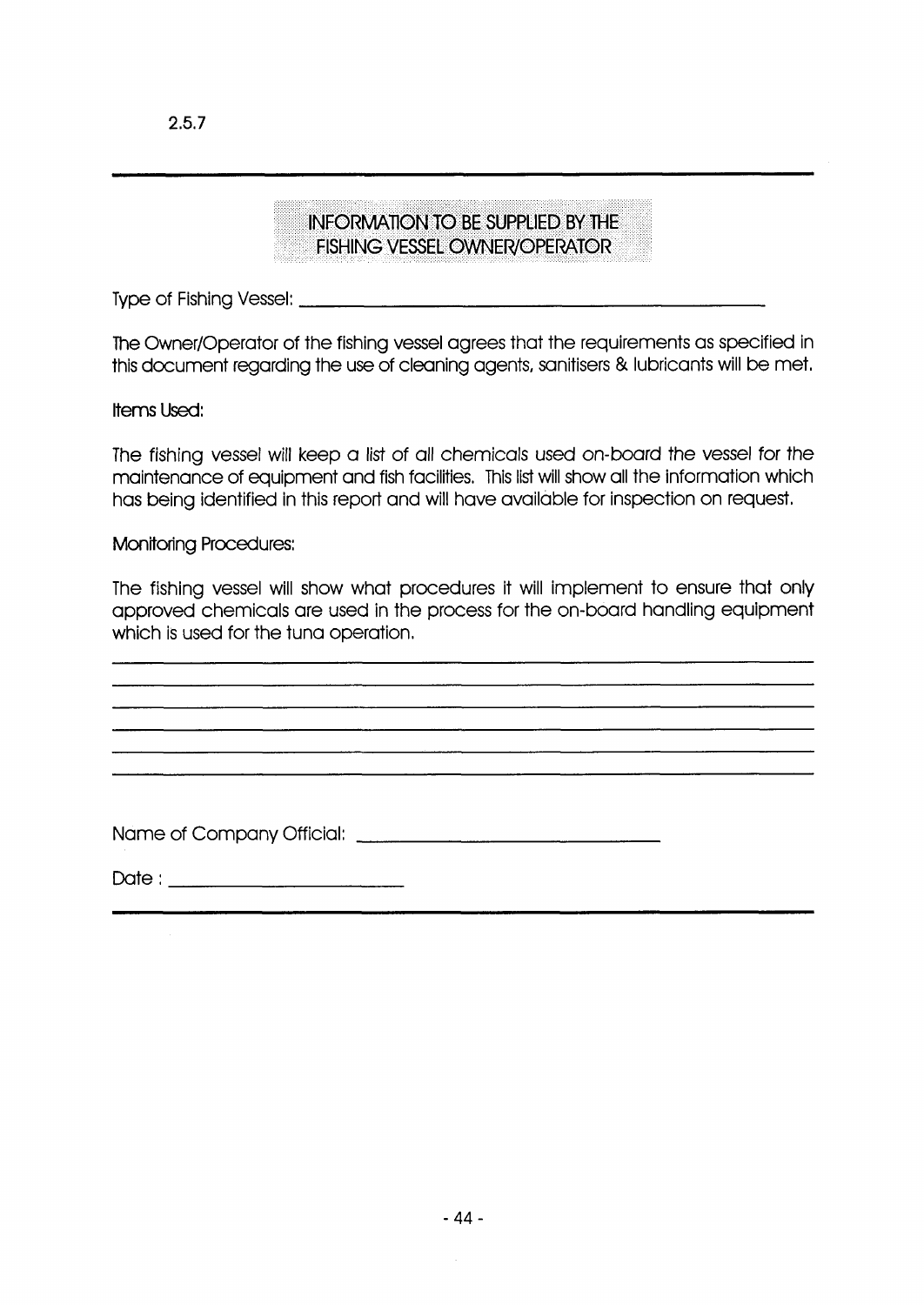#### 2.6 VESSEL DESIGN, PRODUCTION FACILITIES

#### 2.6.1 Requirements for Vessel Design

The requirements that a fishing vessel must meet to be able to fish for fresh/frozen tuna.

The deck area used for the handling of tuna must be constructed of a smooth surface, free from cracks and crevices and made of non-corrodible material. The deck area must not have any areas that can cause contam ination to the tuna.

Materials which are used when tuna is being placed on the deck area must be kept clean and safe. Any materials which can cause damage or contamination to the tuna are not permitted to be used.

The fish hole hatch must be constructed in the proper manner. The hatch should have a proper opening which is properly constructed of a smooth surface free from cracks and crevices and non-corrodible material. A hatch which is made of wood must be protected with a smooth covering so as to protect the skin and flesh of the tuna when either being placed in the hole, or being removed from the hole.

The fish hole itself, must be constructed of a smooth surface, free from cracks and crevices, and made of non-corrodible material. The fish hole must also be well insulated to protect the tuna from the heat. If the insulation is to come in direct contact with the fish, then it is to be made of only proper approved insulation. This insulation cannot have any chemicals which can cause contamination or harm to human beings.

Fishing vessels which have a REFRIGERATED SEA WATER SYSTEM on board: are required to have fish holes that are completely watertight. They are required to have the proper system to control the temperature of the water and the fish. The temperature of the fish must be maintained at  $0^{\circ}$ C at all times.

Fishing vessel which have a FREEZING ON-BOARD SYSTEM: are required to have a proper freezing system aboard to ensure that the core temperature of the tuna is lowered to a temperature of -60°C within 8 hours or less, and that the cold storage room air temperature can be maintained at -50°C or below.

Fishing vessels which store the tuna in ice in the fish hole are required to have proper insulation and a pumping system in a place, so as to ensure that the fish hole is being properly pumped at all times.

The fish hole must be constructed in a manner whereby there is no risk that any BILGE WATER can come into the fish hole. If this were to happen, it can cause the tuna to become contaminated.

There must be in place a canopy to protect the tuna from direct contact with the sun.

#### 2.6.2 Production Facilities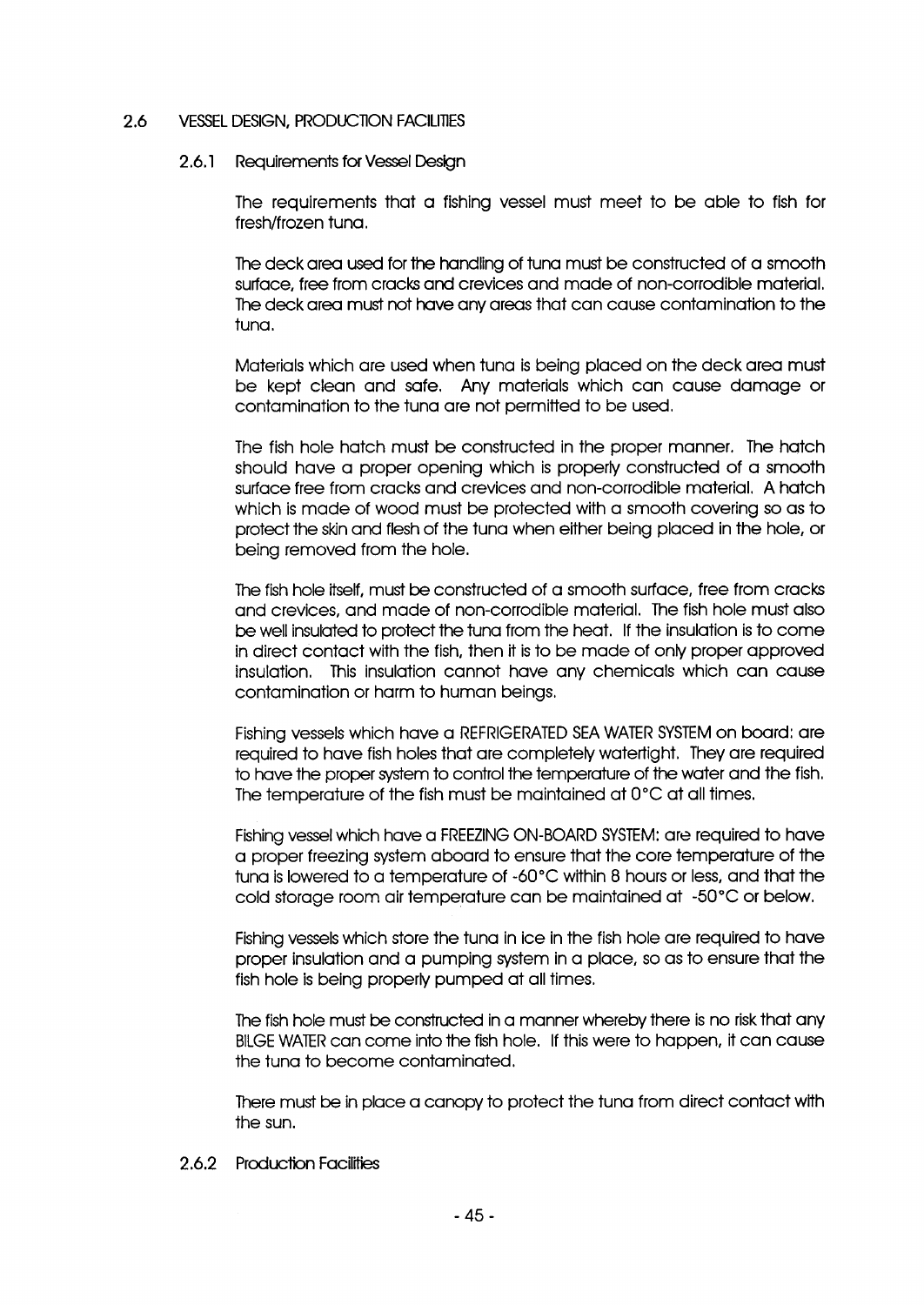All vessels for fishing of tuna are required to have on board a properly insulated container for the cooling process. This container is to be constructed of a smooth surface, free from cracks and crevices and made of non-corrodible materials.

All fish handling equipment such as chutes, fish conveyors, fish washers, tables and utensils for processing, shall be of smooth, non-absorbent, non-corrodible materials. No equipment can be constructed whereby it can cause contamination to the tuna.

#### 2.6.3 Corrective Action

Any vessel must identify what action is to be taken if there is a problem whereby it can cause the following results:

- A) If there is a deficiency which can result in the production being not of acceptable quality.
- B) If there is a threat to the health and safety of the consumer.
- C) If there is a problem which prevents proper sanitation aboard the vessel.
- D) If the problem can cause the tuna to become tainted, decomposed or unwholesome.
- E) If the problem inhibits the general sanitation of the vessel.

The fishing vessel's owners/operators must identify if any of the abovementioned problems exist, and identify who will take the corrective action. What system is to be used, and who is responsible for taking this action. The vessel must ensure that if there is a problem, which can cause any deficiencies of a critical nature to the tuna must be willing to provide the proper action to protect the tuna.

#### 2.6.4 Guidelines for Corrective Action

The fishing vessel's owner/operator must identify the person responsible for taking the corrective action and ensure that the corrective action has been carried out.

The vessel must show a record that has been taken showing what has happened. The record should show for each instance of non-compliance, the following information is recorded:

- A description of the non-compliance item.
- The date the non-compliance item occurred.
- The date the corrective action was taken.
- What action was taken and what was the outcom e.
- The signature of the person responsible.

#### 2.7 OPERATION & SANITATION

#### 2.7.1 Requirements

The owner of the fishing vessel for the catching, processing and holding of tuna is required to ensure that there is no contamination present on board the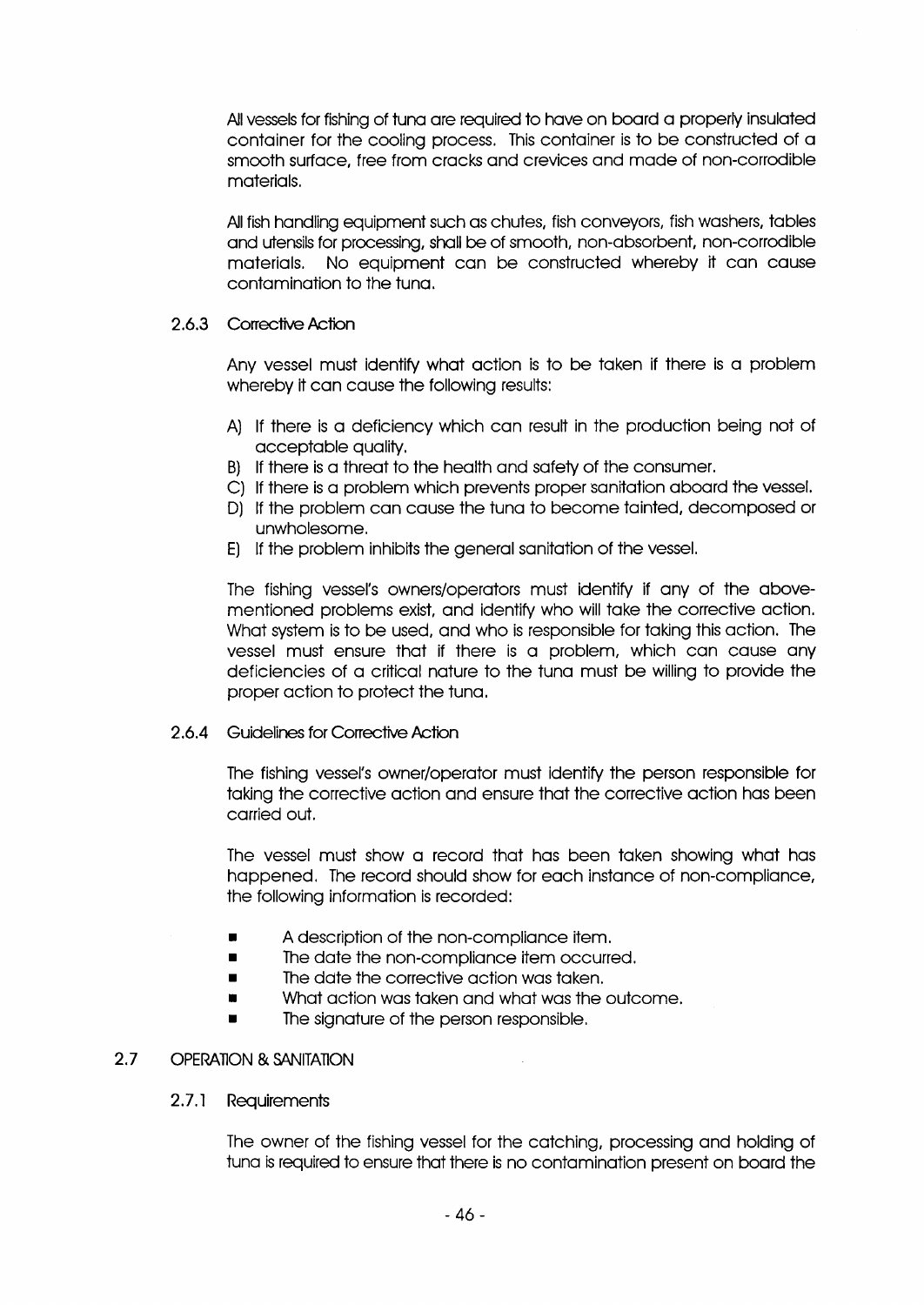vessel.

The owner must ensure that the fishing vessel meets the regulations that are required by the authorities having jurisdiction.

The fishing vessel's owners/operators must provide assurance that the fishermen who come in contact with the tuna do not directly or indirectly contaminate the fish. The vessel owners must have a training program in place for the fishermen to show what can and will happen when they do not follow the requirements for the proper handling of the tuna.

The fishermen should report any medical conditions which may present a health and safety risk to the production of the tuna. This would also include being a carrier of a disease which can likely be transmitted through food or while having infected wounds.

#### 2.7.2 Inspection of Vessel

The owner is required before each trip commences to ensure that the proper cleaning and sanitation is com pletely aboard his vessel. They are required to complete a form showing at the commencing of each trip that their vessel meets the requirements. They must show the critical control points in the operations and what action will be taken for any deficiencies that can occur.

#### 2.7.3 Forms for Inspection

It is recommended that the owners either accept the forms listed in this manual or show to the authorities what type of forms they intend to use. A copy of the forms should be given to the authorities.

The Action Reports 2.7.5 A, vessel fault inspection report is used to record the information and results of the sanitation inspection and to indicate where there is corrective action needed; and the Inspection Report 2.7.5B is used to cover the overall operation for the processing equipment for tuna and also the storage areas.

#### 2.7.4 Guidelines for Corrective Action

The vessel must identify what action is to be implemented for, deficiencies of a critical nature, serious nature, m ajor & minor nature. If deficiencies are of a critical nature, the vessel will not be able to operate till the critical deficiencies are corrected.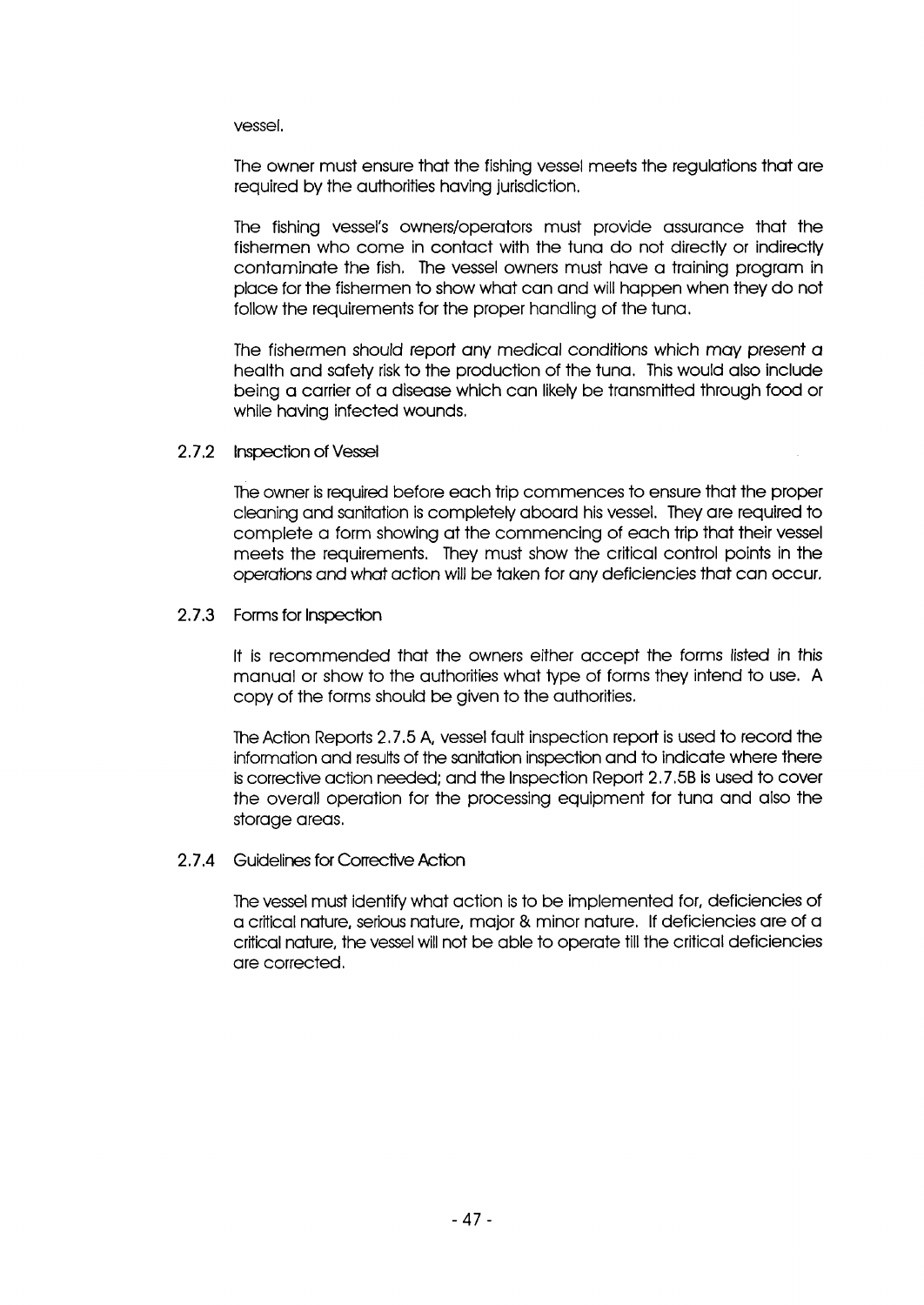#### 2.7.5 Action Reports

### A : VESSEL FAULT INSPECTION REPORT

Vessel N am e: D ate o f Inspection:

|                        |            |            | CATEGORY OF DEFICIENCY |            |                  |
|------------------------|------------|------------|------------------------|------------|------------------|
| <b>LIST DEFICIENCY</b> | <b>CRI</b> | <b>SER</b> | <b>MAJ</b>             | <b>MIN</b> | <b>ACTION BY</b> |
|                        |            |            |                        |            |                  |
|                        |            |            |                        |            |                  |
|                        |            |            |                        |            |                  |
|                        |            |            |                        |            |                  |
|                        |            |            |                        |            |                  |
|                        |            |            |                        |            |                  |
|                        |            |            |                        |            |                  |
|                        |            |            |                        |            |                  |
|                        |            |            |                        |            |                  |
|                        |            |            |                        |            |                  |

CRI: means that it is critical and action must be taken immediately.

SER: means that it is serious and action must be taken as soon as possible.

MAJ: means that it is major nature and can be corrected within the day.

MIN: means that it is minor nature and can be corrected within several days.

NOTE:

No vessel should operate where there are one or more critical deficiencies or five or more serious deficiencies which have been identified.

DEFICIENCY: means any imperfections or inadequacy in physical facilities, equipment which can cause damage to the tuna.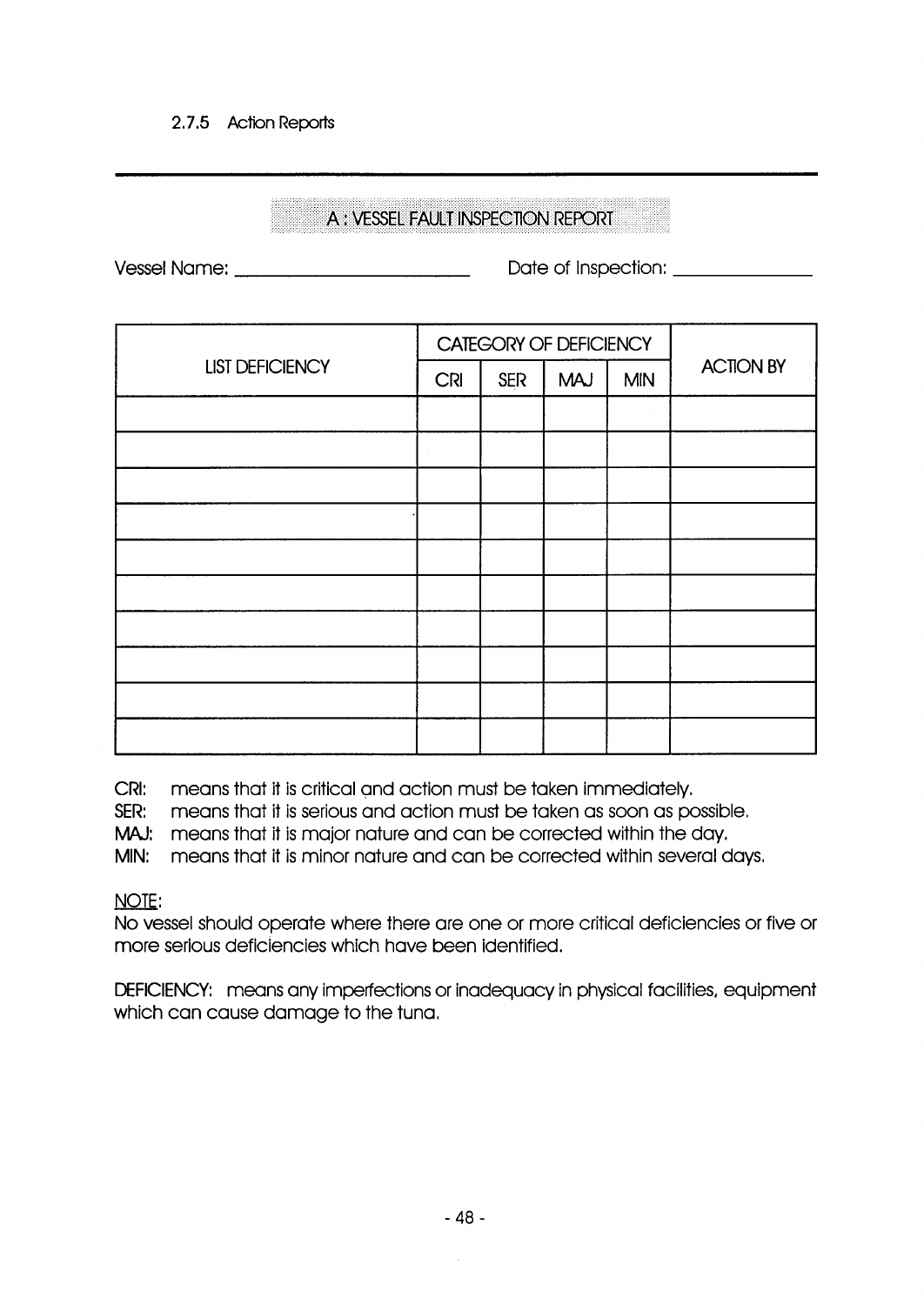### B: DETAILED VESSEL INSPECTION REPORT

| <b>OPERATION</b><br><b>DEOI IDEMENTS</b> | DATE EOD |
|------------------------------------------|----------|

| <b>ITEM</b>      |                                                                                     | <b>REQUIREMENTS</b><br><b>DEFICIENCY SCORE</b> |            |            |            | DATE FOR<br><b>CORRECTIONS</b> |
|------------------|-------------------------------------------------------------------------------------|------------------------------------------------|------------|------------|------------|--------------------------------|
|                  |                                                                                     | <b>CRI</b>                                     | <b>SER</b> | <b>MAJ</b> | <b>MIN</b> |                                |
|                  | Employee Health                                                                     |                                                |            |            |            |                                |
| A.               | No known carrier                                                                    |                                                |            |            |            |                                |
| В.               | No communicable of sores                                                            |                                                |            |            |            |                                |
| C.               | No open wounds or sores                                                             |                                                |            |            |            |                                |
|                  | <b>Hand Wash Facilities</b>                                                         |                                                |            |            |            |                                |
| A.               | Proper washing of hands                                                             |                                                |            |            |            |                                |
| В.               | Proper disinfection gloves                                                          |                                                |            |            |            |                                |
|                  | Washing of Equipment                                                                |                                                |            |            |            |                                |
| A.               | Properly washed and cleaned<br>before and after using                               |                                                |            |            |            |                                |
| В.               | Properly sanitized                                                                  |                                                |            |            |            |                                |
| <b>Ice</b><br>A. | Made of water from approved<br>source free from foreign<br>matter, no contamination |                                                |            |            |            |                                |
| В.               | Properly stored in clean fish<br>hole                                               |                                                |            |            |            |                                |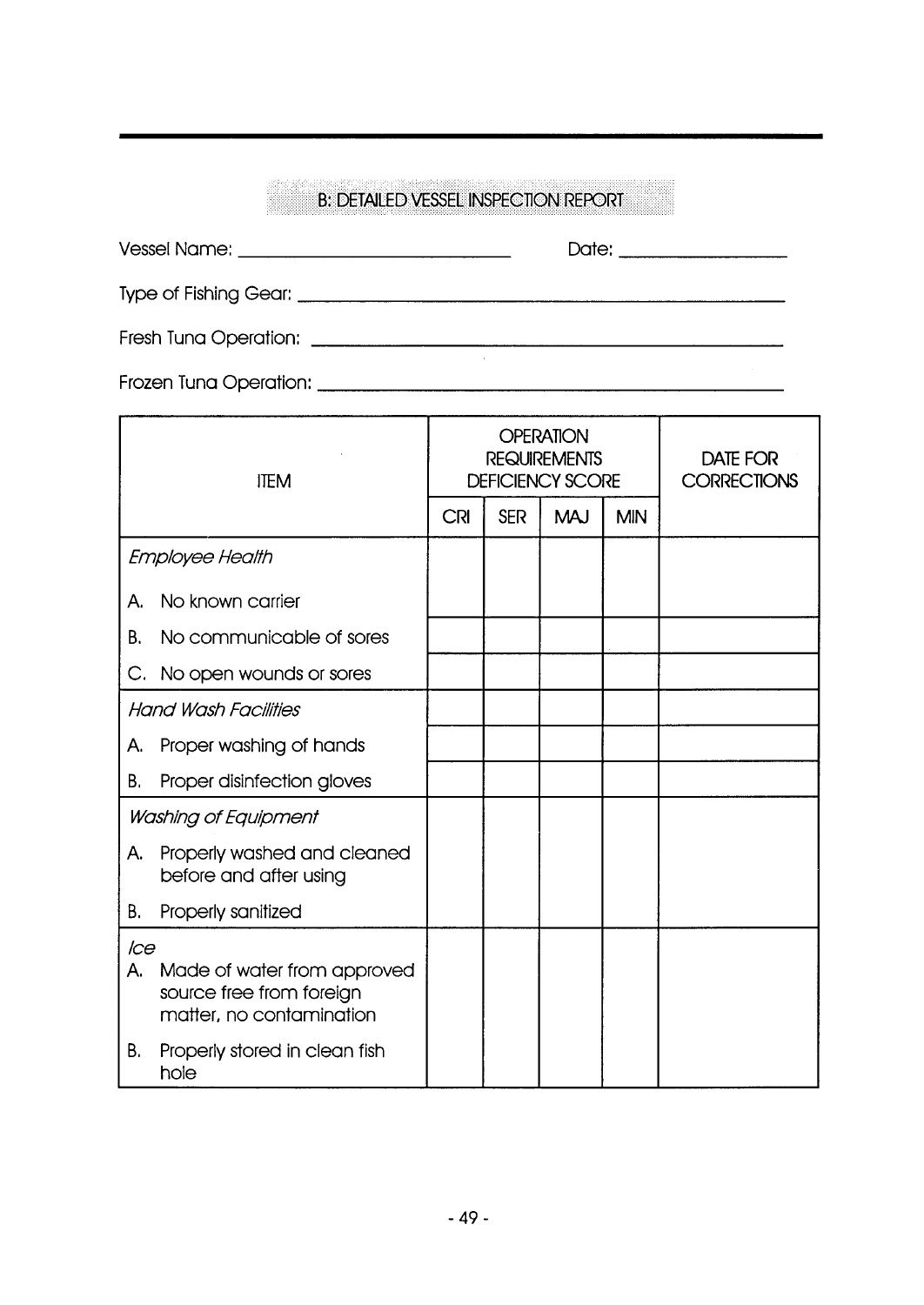| <b>ITEM</b>                                                                                          |            |            | <b>OPERATION</b><br><b>REQUIREMENTS</b><br><b>DEFICIENCY SCORE</b> | DATE FOR<br><b>CORRECTION</b> |  |
|------------------------------------------------------------------------------------------------------|------------|------------|--------------------------------------------------------------------|-------------------------------|--|
|                                                                                                      | <b>CRI</b> | <b>SER</b> | <b>MAJ</b>                                                         | <b>MIN</b>                    |  |
| Offal Removal<br>Removed immediately<br>A.                                                           |            |            |                                                                    |                               |  |
| Equipment kept clean<br>В.                                                                           |            |            |                                                                    |                               |  |
| Proper method of disposal<br>C.                                                                      |            |            |                                                                    |                               |  |
| <b>Utensil Cleaning</b><br>Cleaning and sanitized during<br>A.<br>processing                         |            |            |                                                                    |                               |  |
| Cleaned and disinfected after<br>В.<br>work                                                          |            |            |                                                                    |                               |  |
| C.<br>Dried and stored in sanitary<br>manner                                                         |            |            |                                                                    |                               |  |
| General cleaning and<br>maintenance<br>Facilities and equipment in<br>A.<br>good repair              |            |            |                                                                    |                               |  |
| Facilities and equipped kept<br>В.<br>clean                                                          |            |            |                                                                    |                               |  |
| Fish Hole Storage<br>Properly cleaned and sanitized<br>A.                                            |            |            |                                                                    |                               |  |
| Proper temperature of ice<br>Β.                                                                      |            |            |                                                                    |                               |  |
| C. Proper protection of rise in<br>room temperature                                                  |            |            |                                                                    |                               |  |
| Cold Storage Area<br>Proper temperature device to<br>record the temperature on a<br>continuous basis |            |            |                                                                    |                               |  |
| Frozen Tuna<br>Properly protected from rise in<br>temperature                                        |            |            |                                                                    |                               |  |

*If during inspection it is found that there are no defects for an item, then you are to record th a t it is OK in the are m arked Date for Corrections.*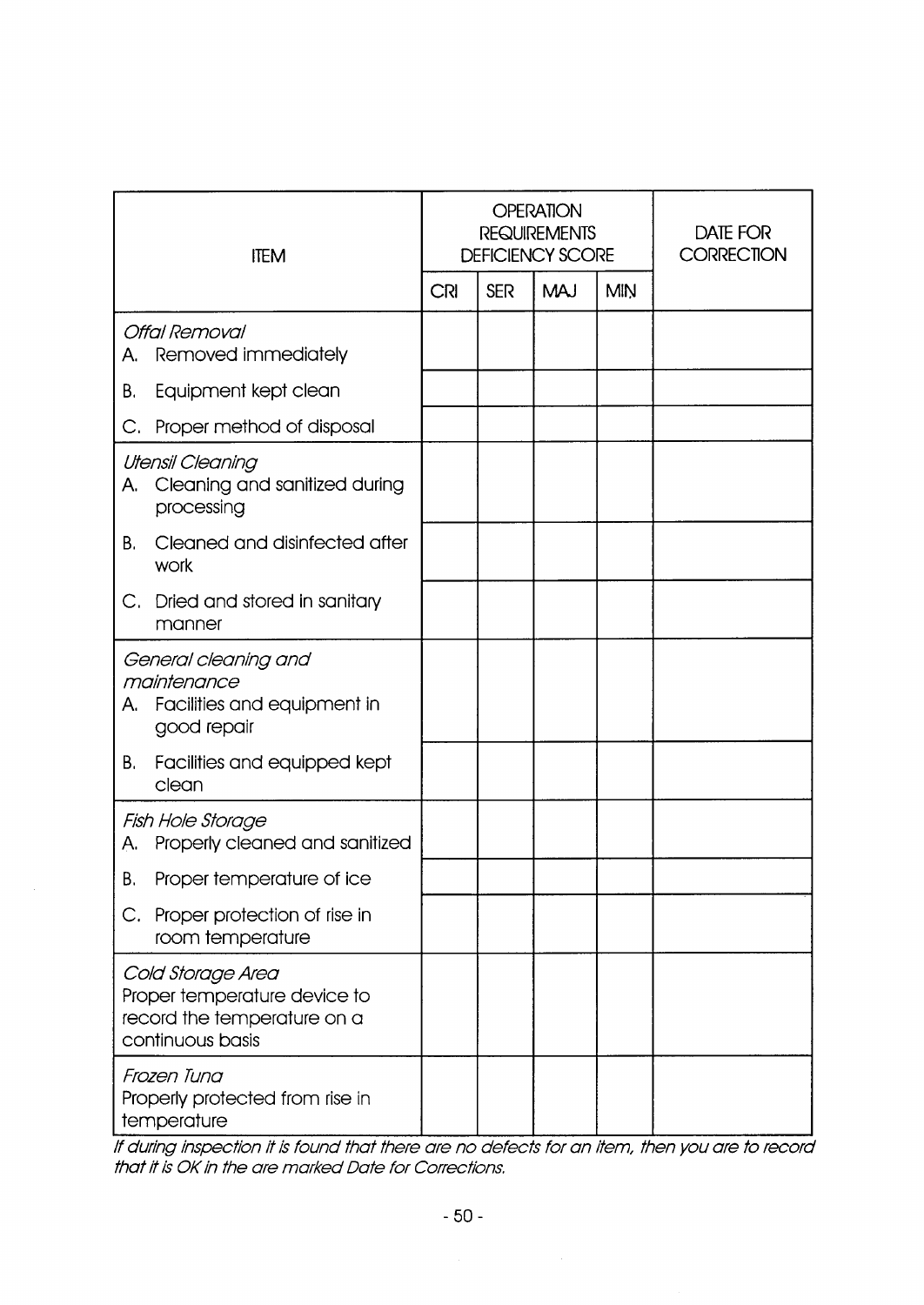#### 2.8 PROCESS CONTROL

#### 2.8.1 Requirements

Tuna is to be properly washed during and after being processed. It is very important that all measures are taken to remove all blood, gut remnants and any foreign material from the tuna.

During washing only fresh safe sea water is to be used in the washing of the tuna. Tuna is to be handled as quickly and as carefully as possible after being taken on-board the vessel.

Tuna is to be properly cooled in slush ice, which is made up of two parts ice and one part water. After properly cooling of tuna, the fish are to be placed properly in the fish hole in ice, or in the blast freezer for freezing.

During the process there must be regular tem perature checks done to ensure that the core temperature of the fresh tuna is maintained at  $0^{\circ}$ C.

In the process of freezing tuna, the core temperature is to be lowered to -60°C within 8 hours or less.

#### 2.8.2 Defects & Deficiencies

The im proper or inadequate washing of tuna will be considered a process control deficiency.

The improper cooling of tuna is considered a process control deficiency. The improper icing of the tuna is considered a process control deficiency and the im proper freezing of the tuna is also considered a process deficiency.

#### 2.8.3 Inspection Requirements

On a regular or continuous basis, the vessel's designated inspector is required to inspect the tuna during the handling operation to ensure that the washing, cooling, icing and/or freezing is carried out in a proper and safe manner.

#### 2.8.4 Forms for Collection Data

The vessel owner is required to provide examples of the inspection forms they intend to use in recording activities directed towards process control.

#### 2.8.5 Corrective Action

The vessel must identify what action is to be taken when they identified defects, deviations, or deficiencies in the process control.

#### 2.9 FRESH STORAGE FACILITIES

#### 2.9.1 Requirements

The following are the requirements for the proper storing of fresh tuna in fish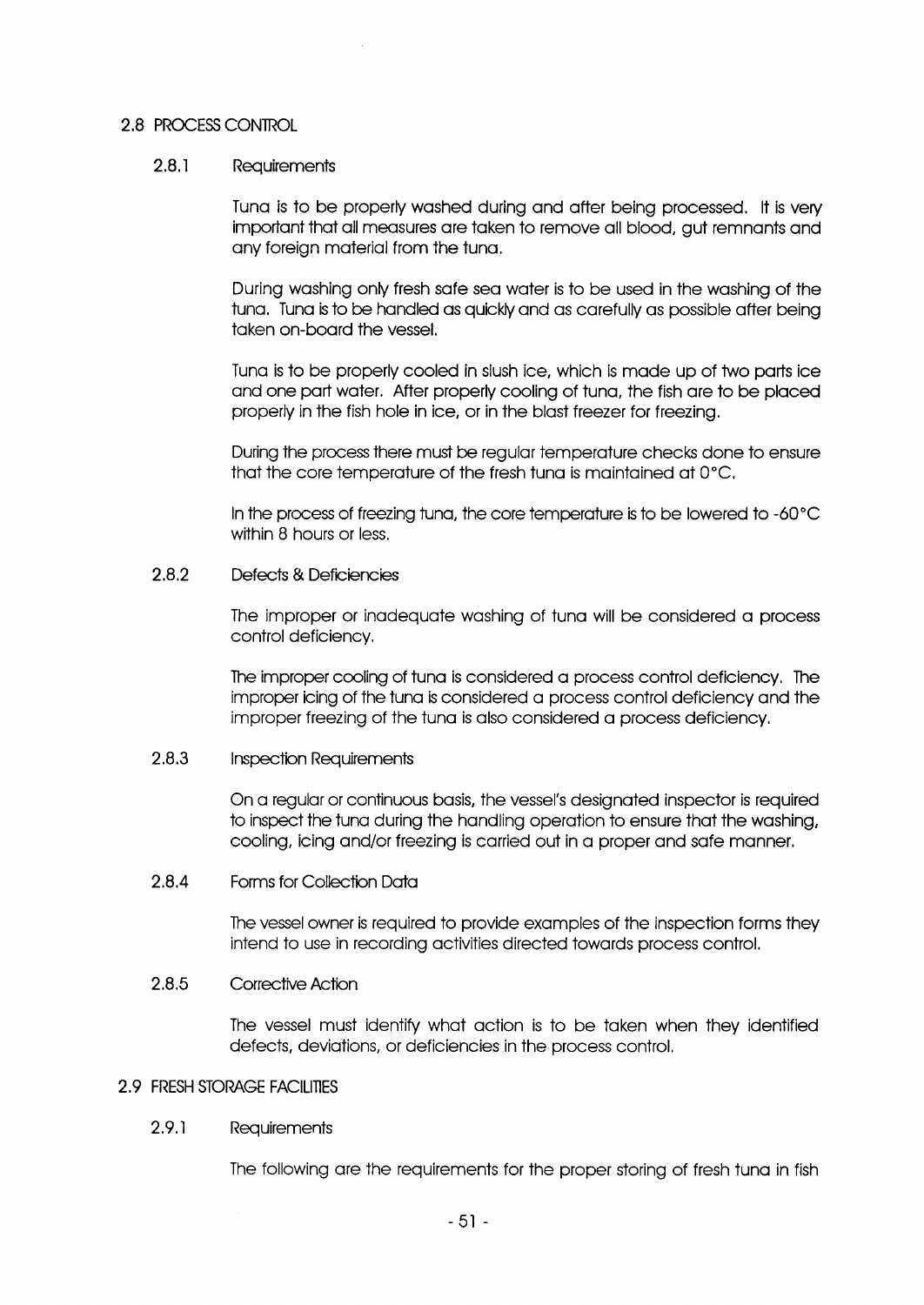storage area:

- A) The fish hole must be free from any contamination.
- B) The fish hole must be properly insulated.
- C) The ice for icing the tuna must be clean and safe.
- D) The ice must contain a good low cooling temperature.
- E) Only fish and fish products are to be stored in the fish hole.
- F) In regard to tuna stored in Refrigerated Sea Water only clean safe sea water with the proper temperature and controls to be used.
- G) The core temperature of the tuna must be maintained at  $0^{\circ}$ C.

#### 2.9.2 Inspection Requirements

The fishing vessel must keep a record of the temperatures of the tuna as they are being placed either in the ice or the refrigerated sea water after cooling.

The fishing vessel must also ensure that the tuna in ice is always covered at all times to ensure that the temperature does not rise.

#### 2.9.3 Corrective Action

The fishing vessel must have in place a corrective action plan so as to prevent the temperature from rising in tuna. If this occurs, it must show what action will be taken and by whom.

A corrective action report should contain the following information:

- A) A description of the problem with the temperature.
- B) The date that the problem was first noticed.
- C) The date the corrective action was taken and what was done to correct the problem.
- D) The signature of the person responsible.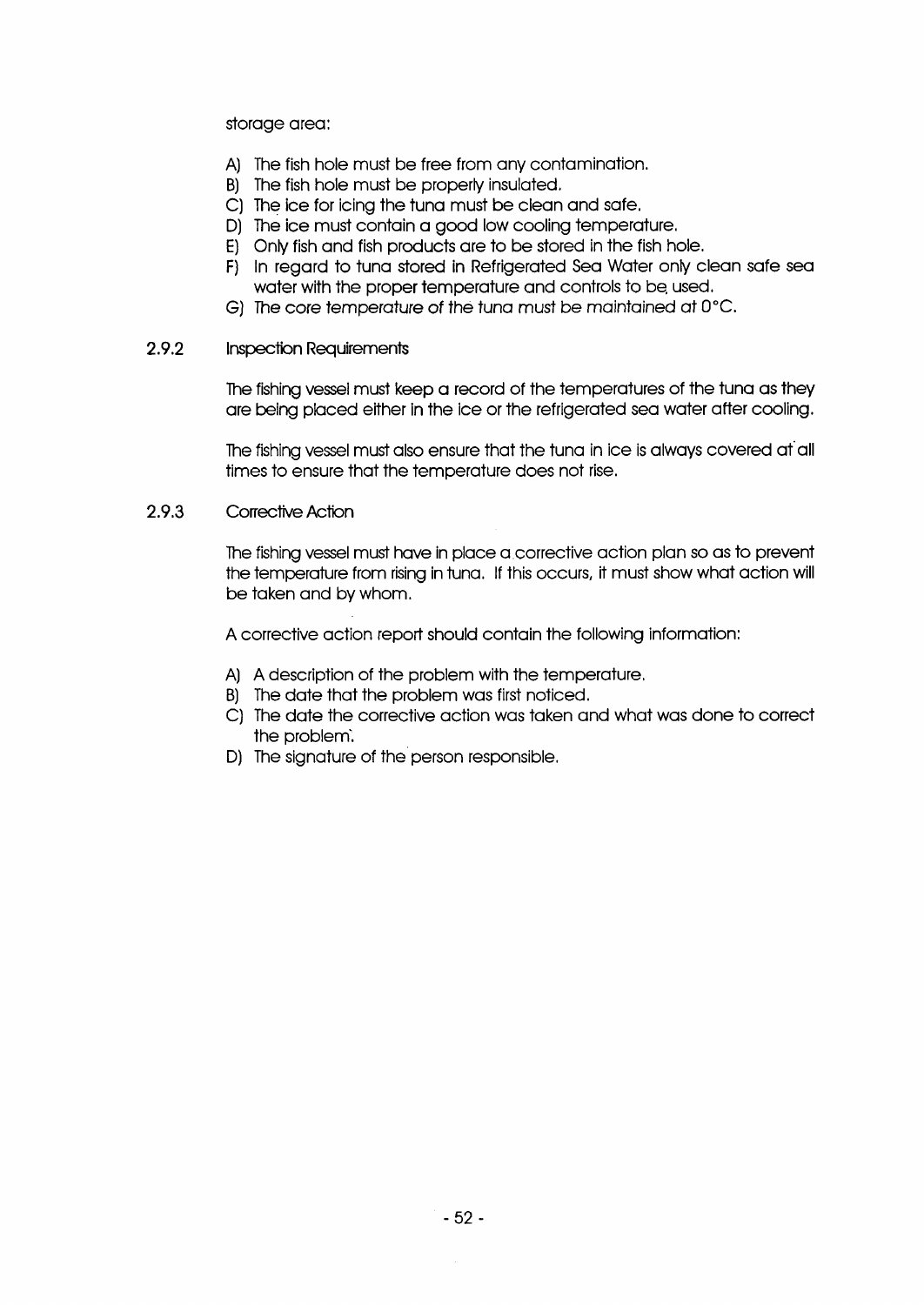| <b>IKECOVERING LOG</b> |             |               |                    |  |  |
|------------------------|-------------|---------------|--------------------|--|--|
| <b>DATE</b>            | <b>TIME</b> | STORED IN ICE | <b>TEMPERATURE</b> |  |  |
|                        |             |               |                    |  |  |
|                        |             |               |                    |  |  |
|                        |             |               |                    |  |  |
|                        |             |               |                    |  |  |
|                        |             |               |                    |  |  |
|                        |             |               |                    |  |  |
|                        |             |               |                    |  |  |
|                        |             |               |                    |  |  |
|                        |             |               |                    |  |  |
|                        |             |               |                    |  |  |
|                        |             |               |                    |  |  |
|                        |             |               |                    |  |  |
|                        |             |               |                    |  |  |

**FRESH TUNA TEMPERATURE** RECOVERING LOG

| Vessel Name: | . | ______ | <b>COLOR</b> |  |
|--------------|---|--------|--------------|--|
|--------------|---|--------|--------------|--|

Start Date of Trip :

Finish Date of Trip :

C om pany O ffic ia l :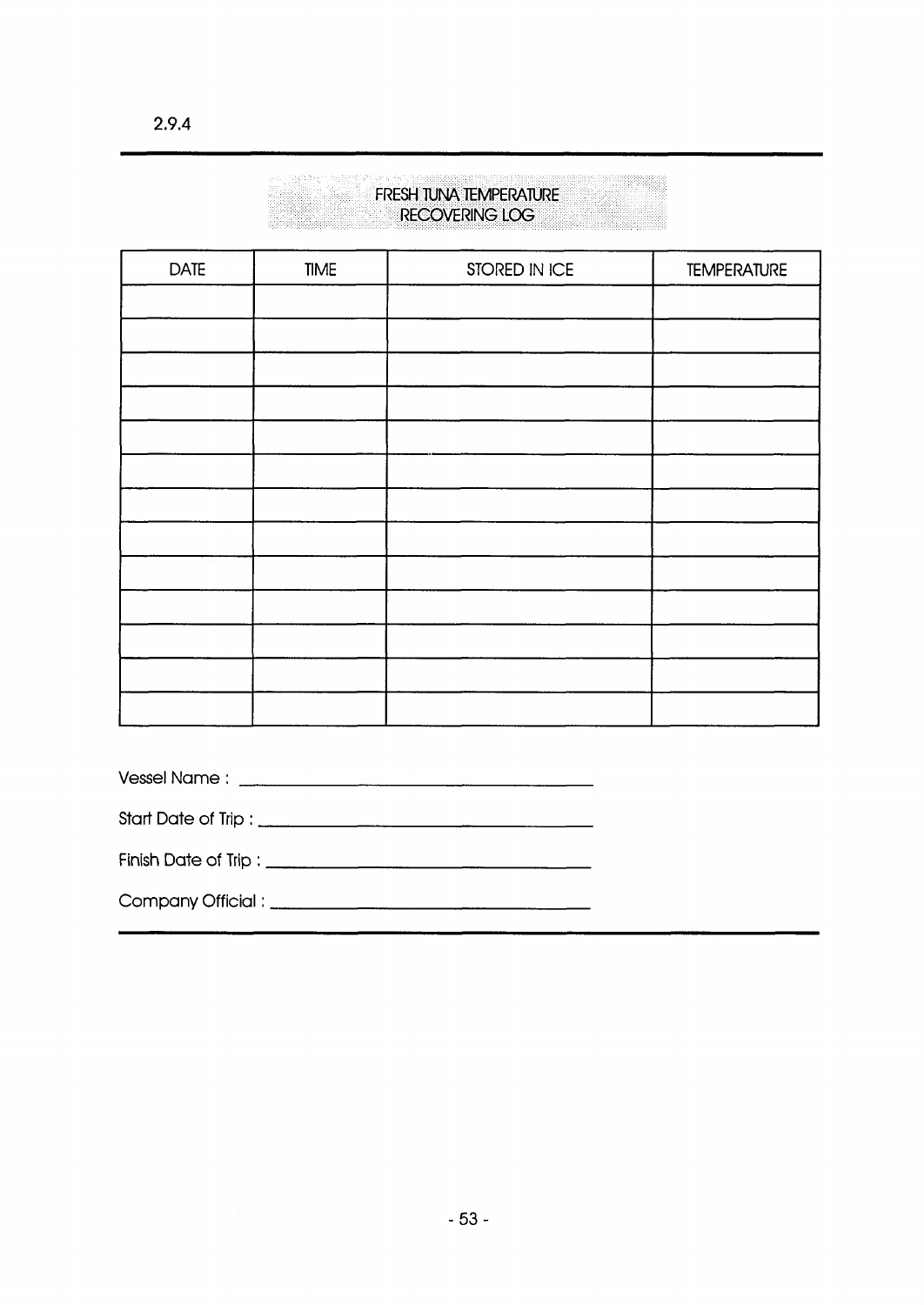#### 2.10 FROZEN STORAGE FACILITIES

#### 2.10.1 Requirements

Blast freezers for the on-board freezing of tuna are required to have the proper equipment to freeze the core temperature of the tuna to -60°C within 8 hours or less.

Rooms used for the storage of the frozen tuna are required to maintain an air temperature of -50°C or below.

Rooms for the freezing & storage of the frozen tuna are required to have a proper temperature recorder showing the movement in the temperature.

When tuna is being removed from either the blast freezer or the cold storage the frozen fish shall be protected to minimise the rise in the temperature.

#### 2.10.2 Inspection

The vessel is required to keep a log which shows the temperatures of the frozen tuna.

The temperature recorder must be checked on a continuous basis to ensure that the proper temperatures are being maintained.

2.10.3 Corrective Action

The vessel owner must show what action will be taken when there is a rise in the temperature of the cold storage.

The vessel owner must also show what action will be taken when there is too much delay in freezing the tuna to its proper core.

The fishing vessel will be required to identify the person responsible for taking corrective action and must show what procedure was used. The information should show the following items:

- A) A description of the problem with the temperature.
- B) The date the problem happened on.
- C) The date the corrective action was taken and what was done to solve the problem.
- D) The signature of the person responsible.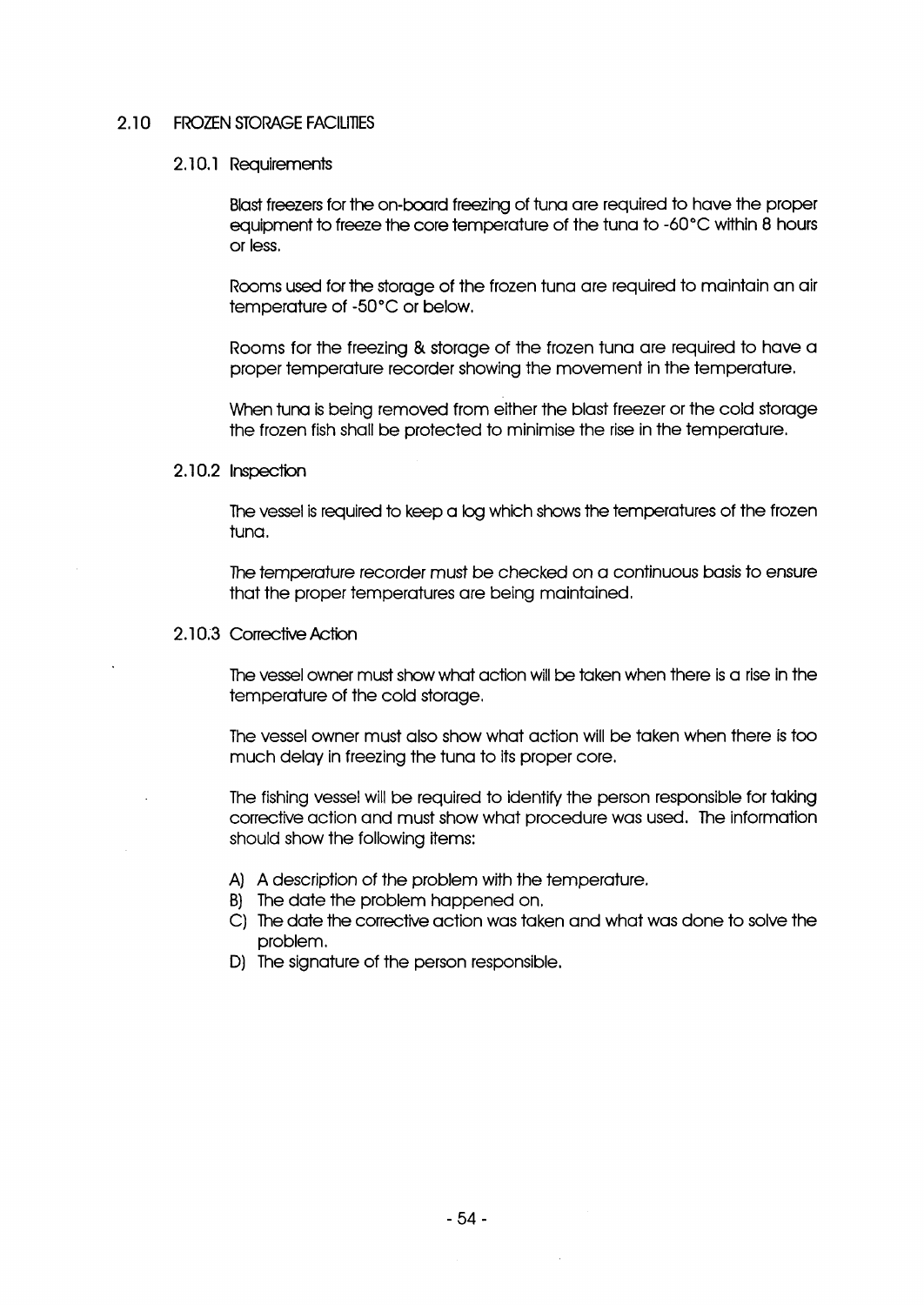### FROZEN TUNA COLD STORAGE LOG

| <b>DATE</b> | <b>TIME</b> | <b>BLAST FREEZER</b> |      | <b>COLD STORAGE</b> | <b>TEMPERATURE</b> |
|-------------|-------------|----------------------|------|---------------------|--------------------|
|             |             | No of Fish           | Temp |                     |                    |
|             |             |                      |      |                     |                    |
|             |             |                      |      |                     |                    |
|             |             |                      |      |                     |                    |
|             |             |                      |      |                     |                    |
|             |             |                      |      |                     |                    |
|             |             |                      |      |                     |                    |
|             |             |                      |      |                     |                    |

V essel N a m e :

S tart D a te o f Trip:

Finish D a te o f Trip :

C o m p a n y O ffic ia l: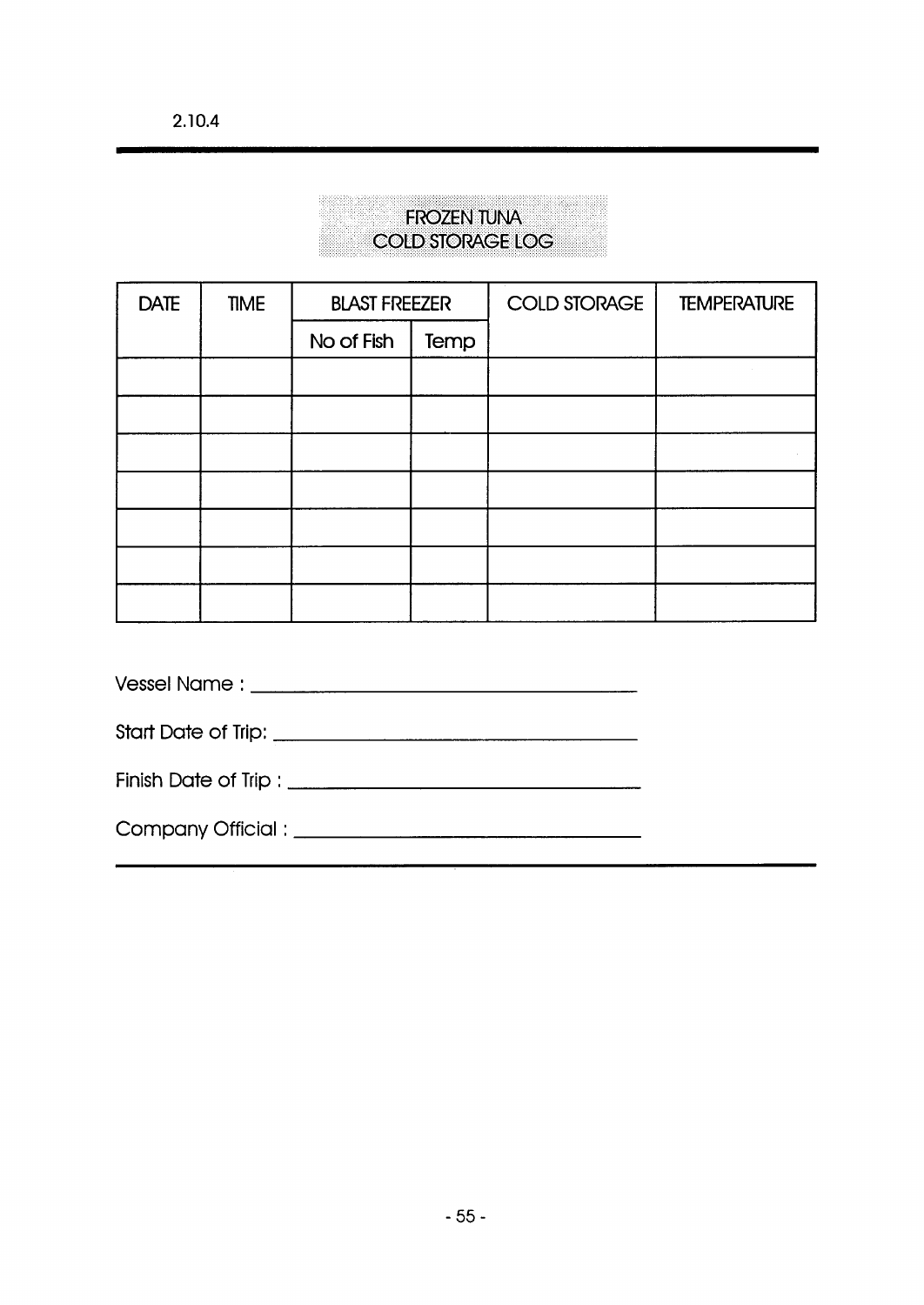#### 2.11 FINAL PRODUCT

#### 2.11.1 Requirements

No vessel shall attempt to unload any tuna that is tainted, decomposed, or unwholesome or otherwise fails to meet the requirements laid down by the authorities having jurisdiction.

No vessel shall attempt to unload any frozen tuna that was before freezing tainted, decomposed, unwholesome. Frozen tuna whose core temperature is not at -60°C, should be specially marked.

Fresh tuna being discharged from the fishing hole must show the age of the tuna so as to distinguished what market the product is destined for.

Fresh tuna with a core temperature above 0°C must remain in ice as to such time as the temperature of  $0^{\circ}$ C is attained.

#### 2.11.2 Defect Tolerance

Same as in Section 2.11.1.

2.11.3 Sampling Plan

The sampling will be done by the receiving processing plant.

2.11.4 Corrective Action

The fishing vessel must show what action is to be taken to remove any unacceptable tuna, who will take the action, what system will be used to record the action and what is being done with the unacceptable tuna. The information on the form which is required to be completed by the vessel owner should have the following items listed:

- A) A description showing why the tuna was rejected.
- B) The number of fish which were unacceptable.
- C) The date of unloading.
- D) What action was taken to remove the unacceptable product.
- E) Where did the unacceptable product be disposed.

#### 2.12 RECALL PROCEDURES

#### 2.12.1 Requirements

All tuna whether they be fresh/frozen being removed from the fishing vessel must have the following information to accompany the fish to the processing plant.

- The date the fish were landed
- The name of the vessel
- The product form the whether fresh/frozen
- The number of fish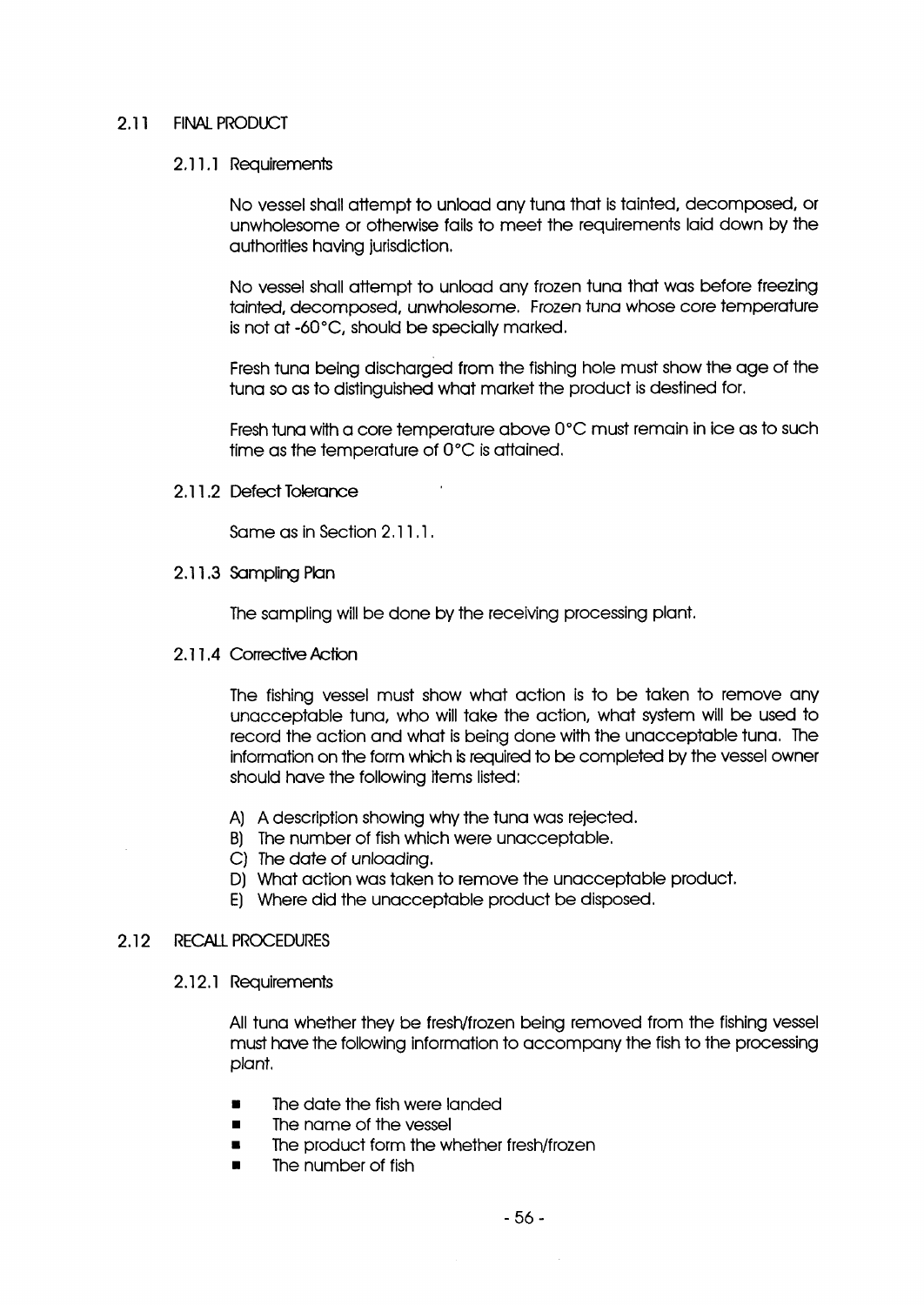- The name of the fish
- The age of the fish whether it is old or new
- The name of the carrier if it is to be transported via truck to the processing plant
- **■** The name of the buyer
- The address of the buyer

An example of this form appears in Section 2.12.4

#### 2.12.2 Monitoring Procedures

The fishing vessel must have in place a procedure so as to identify the tuna which it is shipping to their first destination. It must show that the fish came from their vessel.

2.12.3 Guidelines for Corrective Action

The fishing vessel must show what action it will take if there is required a recall of their product. They must have in writing a system whereby if there is action needed after the tuna has been removed from the vessel and shipped they can properly execute this action. They must have on the form the following information:

- Description of the problem
- The number of fish
- **■** The date noticed
- The date it is corrected
- The outcome when the corrective action was taken and signature of the person responsible for taking the action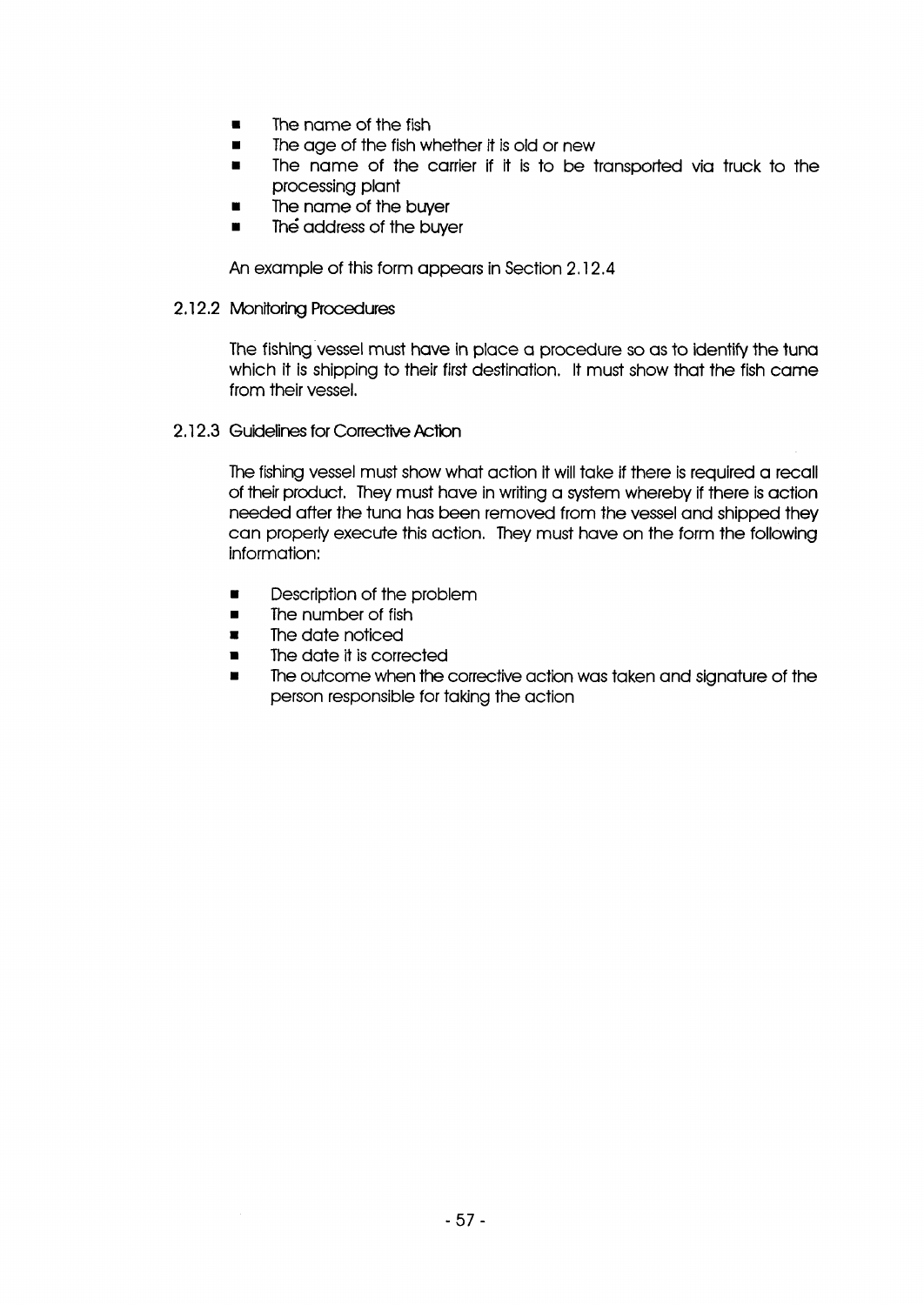### SHIPPING RECORD REPORT FOR FRESH/FROZEN TUNA FROM FISHING VESSELS

 $\sim 10^{-1}$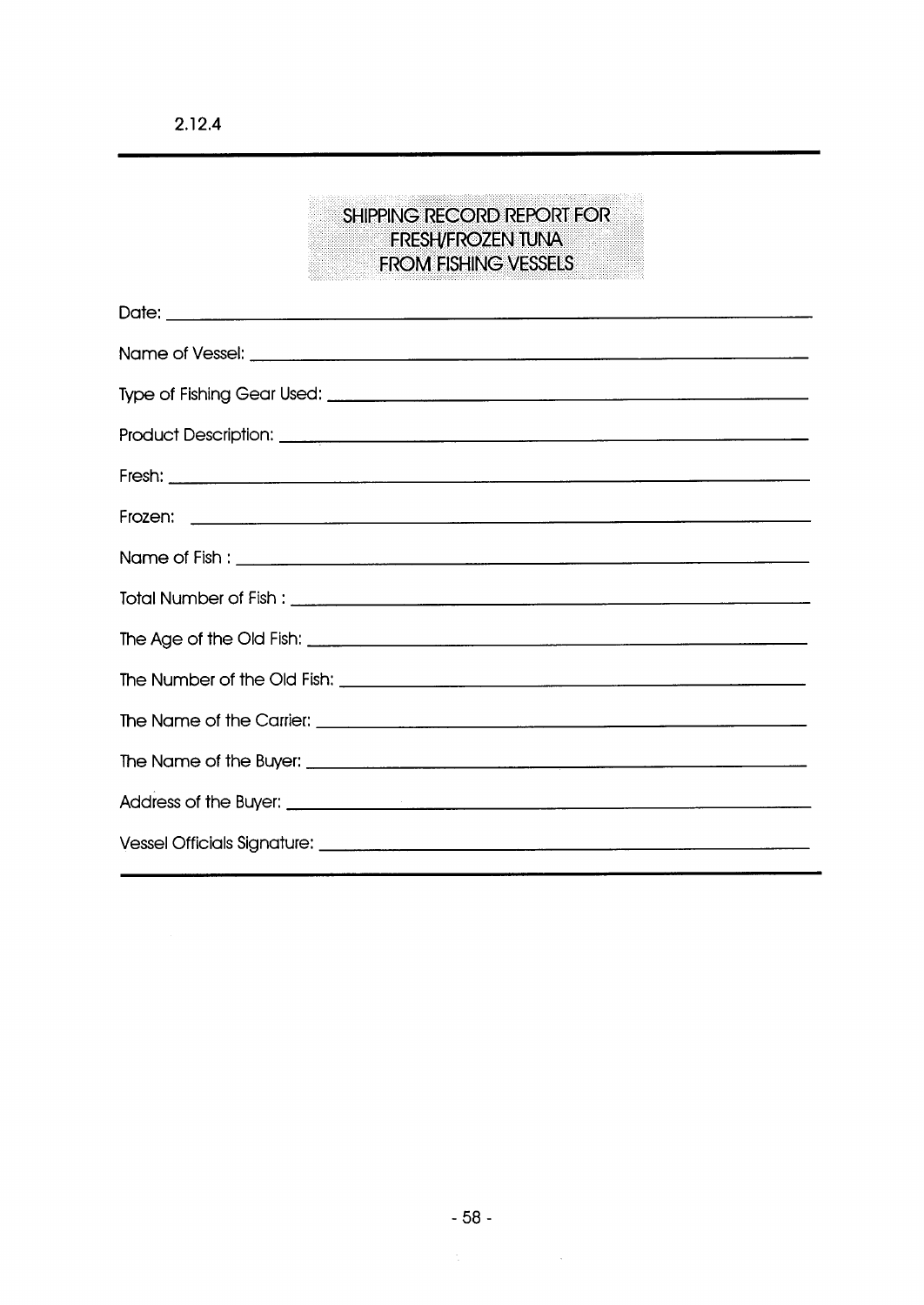#### 2.13 EMPLOYEE QUALIFICATIONS ON FISHING VESSELS

#### 2.13.1 Requirements

There should be in place a program where by the fishery people on-board each vessel should be trained in the proper handling of fresh/frozen tuna.

In the on-board handling of tuna it is very im portant that both the owner/operator plus the fishermen understand the proper methods which are required to be used.

They must understand that what ever they do in the catching, handling, processing, icing and/or freezing of the tuna will determine what the quality is and this inturn will determine the price.

The GOOD MANUFACTURING PRACTICES guidelines shows the proper procedures for the on-board handling of tuna.

Annex 3 shows the step-by-step methods with diagrams as to the proper handling of tuna.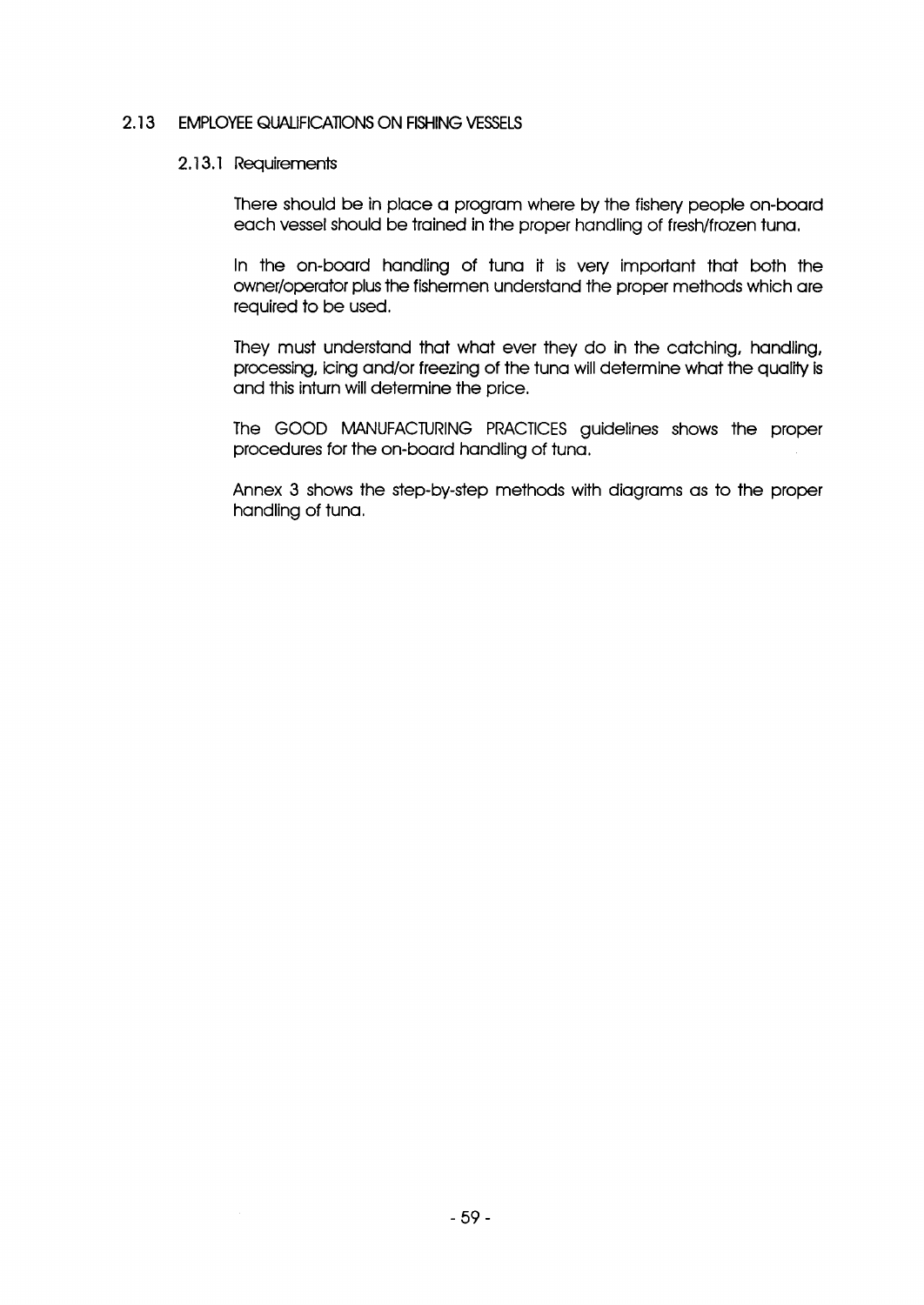#### Definitions

Control or

- Inspection Point: A point in time at which there is an opportunity to evaluate compliance with specific requirements and, if necessary, to correct defects, deviations or deficiencies that may be found relating to quality, and/or fair trade practices, and/or regulations in force.
- Critical Control Point: A point at which if preventive measures are not taken, will expose a customer to unacceptable risks related to safety or unwholesomeness.
- Decomposed: With respect to tuna, means that the tuna has an offensive or objectionable odour, colour, flavour, texture or substance associated with spoilage.
- Defect: An imperfection or inadequacy in tuna, or products.
- Deficiency: An imperfection or inadequacy in facilities, equipment or environment.
- Deviation: An imperfection or inadequacy in a process, or procedure.
- Hazard : Anything in the handling of tuna that might contaminate food and make it unsafe for consumers, or that mislead consumers, making one liable to economic fraud.

Poisonous or

Harmful Substances: Includes bacteria of public health significance, natural toxins, all regulated pesticides, non-permitted additives and other contaminants.

- Tainted : Tuna that is rancid or has an abnormal odour or flavour.
- Unwholesome: Tuna which, either in the meat or on the surface, contains bacteria of public health significance, or toxins harmful or offensive to man.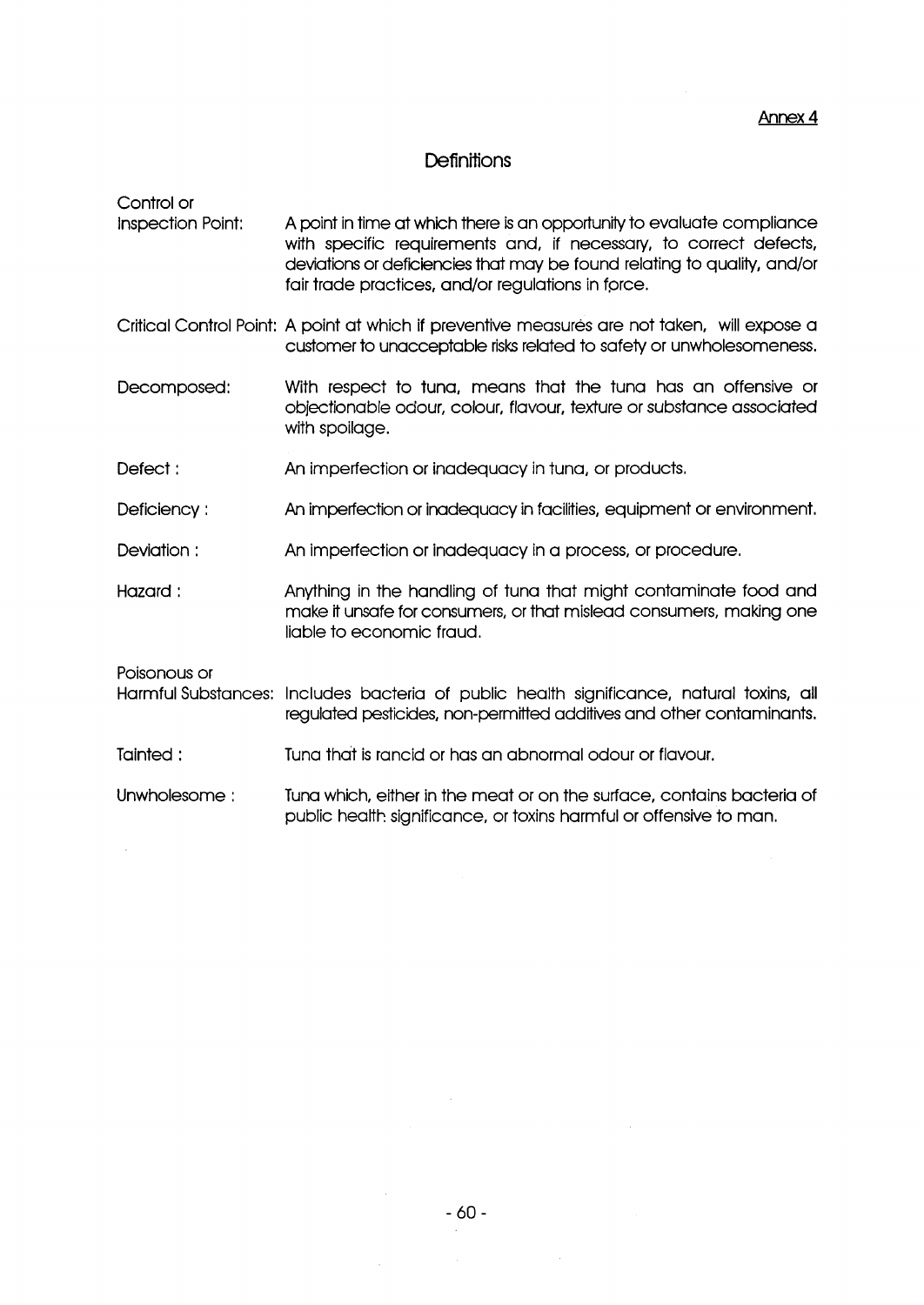### POTENTIAL CRITICAL CONTROL POINTS FOR THE ON-BOARD HANDLING OF FRESH/FROZEN TUNA

| <b>NO</b>      | <b>ITEM</b>                                                                      | <b>HAZARD</b>                                                                          | POTENTIAL CRITICAL<br><b>CONTROL POINTS</b>                                       |  |  |
|----------------|----------------------------------------------------------------------------------|----------------------------------------------------------------------------------------|-----------------------------------------------------------------------------------|--|--|
| 1              | <b>INPUT MATERIALS</b>                                                           |                                                                                        |                                                                                   |  |  |
|                | Fish (Tuna)                                                                      | Taint<br>Decomposition,<br>unwholesomeness<br>Dead, non-compliance with<br>regulations | Prior to processing                                                               |  |  |
|                | Ice                                                                              | Not of food grade<br>Unsuitable, unclean<br>Non-compliance with regulations            | Prior to use<br>Application area                                                  |  |  |
|                | <b>Cleaning Agents</b><br>Sanitisers,<br>Lubricants                              | Not approved for use In food<br>operations or on food contact<br>surfaces              | Prior to use                                                                      |  |  |
|                |                                                                                  | Misapplication                                                                         | Application area                                                                  |  |  |
| $\overline{2}$ | Production<br>Conditions<br><b>Vessel Design</b><br><b>Production Facilities</b> | Non-compliance with regulations<br>for the proper handling                             | Prior to fishing                                                                  |  |  |
|                | Operation &<br>Sanitation                                                        | Non-compliance with regulations                                                        | Prior to, during<br>processing                                                    |  |  |
|                | Process Control                                                                  | Non-compliance with regulations                                                        | During processing                                                                 |  |  |
|                | Fresh & Frozen<br><b>Storage Facilities</b>                                      | Non-compliance with regulations                                                        | During time tuna is<br>either In ice or in cold<br>storage                        |  |  |
| 3              | <b>PRODUCTS</b>                                                                  |                                                                                        |                                                                                   |  |  |
|                | <b>Final Product</b><br>Required<br>Characteristics                              | Taint<br>Decomposition,<br>unwholesomeness<br>Defects &/or non-compliance              | During processing<br>after last process<br>prior to unloading<br>& after freezing |  |  |
|                | Recall Procedures                                                                | Unable to trace product to the<br>customer to whom tuna was<br>sold                    | During unloading<br>& shipping                                                    |  |  |